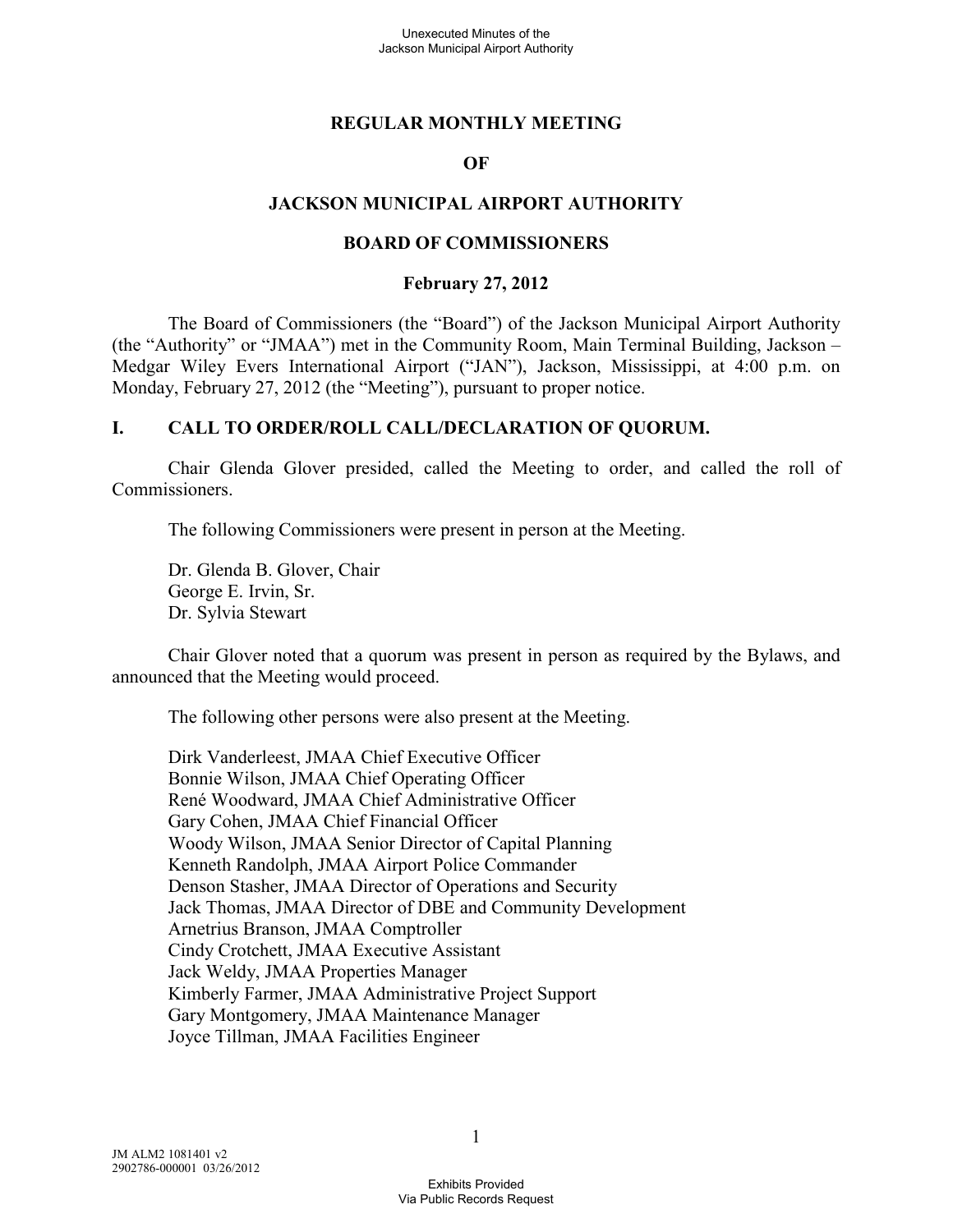Chuck Lott, Neel-Schaffer Jim White, Waggoner Engineering, Inc. Alan Moore, Baker Donelson Bearman Caldwell & Berkowitz Jeff Wagner, Baker Donelson Bearman Caldwell & Berkowitz Alexander Martin, Baker Donelson Bearman Caldwell & Berkowitz

# **II. APPROVAL AND EXECUTION OF MINUTES.**

# **A. Regular Monthly Meeting of the Board of Commissioners, January 23, 2012.**

## **B. Special Board Work Session on February 23, 2012.**

After discussion, upon motion duly made by Commissioner Stewart, seconded by Commissioner Irvin, and unanimously approved by the affirmative votes of all Commissioners present, the minutes described above were approved as presented and directed to be filed in the appropriate minute book and records of the Authority.

### **III. PUBLIC COMMENTS.**

None.

# **IV. REPORTS.**

# **A. Chief Executive Officer.**

- **1.** *Airport Project Manager Summary, Period Ending January 31, 2012.*
- **2.** *Airport Activity Statistics Report, Period Ending January 31, 2012.*

Mr. Vanderleest directed the Board's attention to the Airport Project Manager Summary and the Airport Activity Statistics Report as found in the packet distributed to the Board prior to the Meeting (the "Packet"), and discussed these reports with the Board. A copy of the Packet is attached as an exhibit to the minutes of the Meeting.

## **3.** *Employee Recognitions.*

a. Employee of the Month, February 2012: Arthur Crescioni, Grounds Maintenance II, Department of Maintenance.

> Mr. Vanderleest said that Mr. Crescioni was not present at the Meeting, so he would be recognized at a later time.

### **B. Attorney.**

Mr. Moore updated the Board on the process and proceeding by which the U. S. Department of Transportation ("USDOT") would receive applications for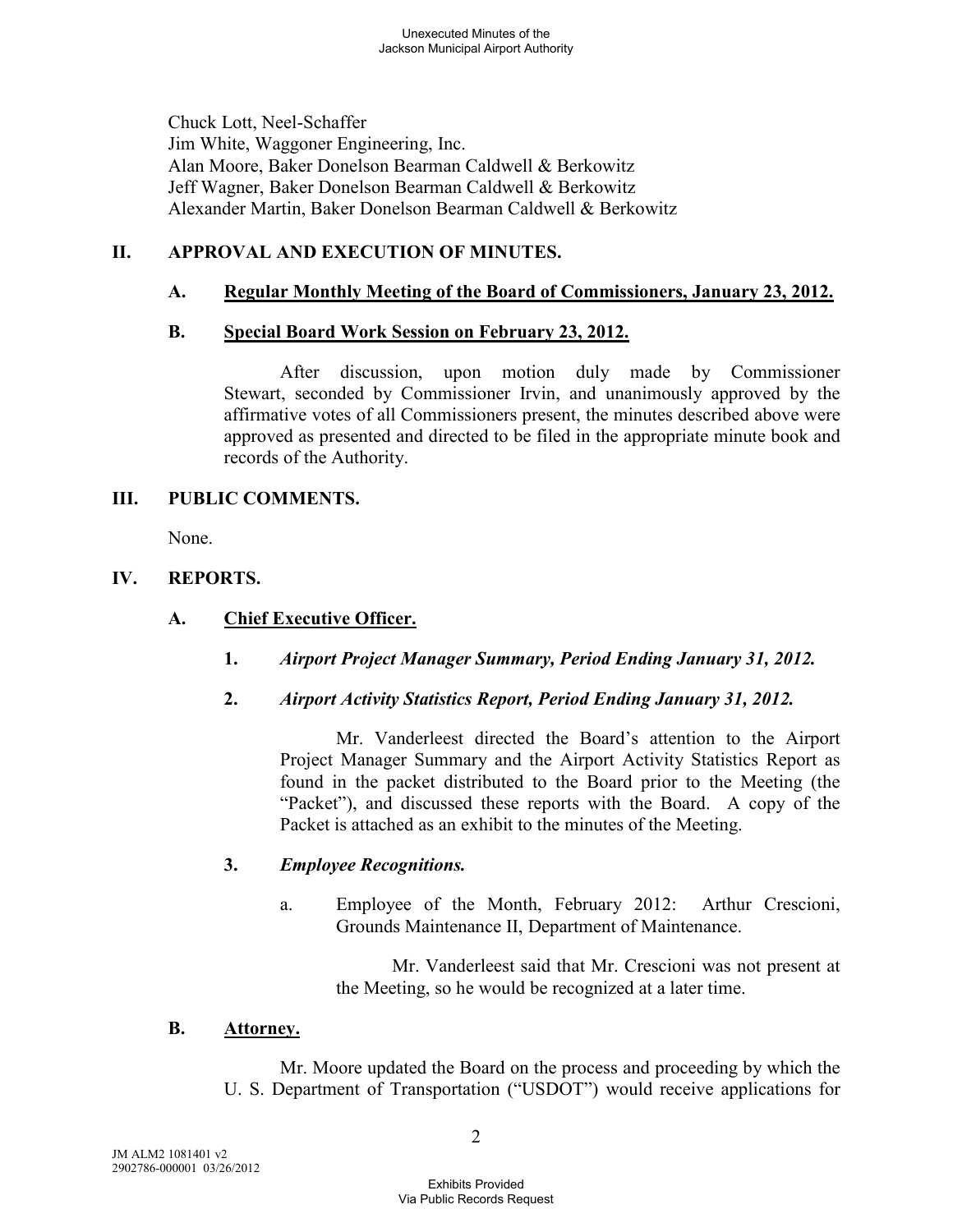permanent allocation of the two within-perimeter slot exemptions (the "Slot Exemptions) at Ronald Reagan Washington National Airport ("DCA"), which had been released by Delta Air Lines, Inc. ("Delta"). U. S. Airways, Inc. ("US Airways") had been granted temporary – *pendente lite* – authority to use the Slot Exemptions for direct service between DCA and JAN by an Order dated January 25, 2012. Applications for permanent allocation of the Slot Exemptions were due on March 5, 2012. Mr. Moore said that he had been directed by Mr. Vanderleest to prepare and file Comments with USDOT in support of the US Airways' application for permanent allocation of the Slot Exemptions for nonstop service between DCA and JAN (the "US Airways Application"). Mr. Moore and Mr. Vanderleest asked the Board to consider adopting a resolution supporting the US Airways Application.

After further discussion, upon motion duly made by Commissioner Stewart, seconded by Commissioner Irvin, and unanimously approved by the affirmative votes of all Commissioners present, the Board adopted the following resolution.

## **RESOLUTION SUPPORTING APPLICATION OF US AIRWAYS, INC. TO OPERATE NONSTOP SERVICE BETWEEN JACKSON – MEDGAR WILEY EVERS INTERNATIONAL AIRPORT AND RONALD REAGAN WASHINGTON NATIONAL AIRPORT**

**WHEREAS**, on December 6, 2004, the U.S. Department of Transportation ("USDOT") issued Order 2004-12-6 granting two within perimeter slot exemptions at Ronald Reagan Washington National Airport ("DCA") (the "Slot Exemptions") to Atlantic Southeast Airlines, Inc. d/b/a Delta Connection ("ASA") to provide daily nonstop round-trip service between DCA and Jackson – Medgar Wiley Evers International Airport ("JAN") in Jackson, Mississippi (the "DCA – JAN Service"); and

**WHEREAS**, on February 1. 2005, ASA began providing the DCA – JAN Service; and

**WHEREAS**, by letter dated December 28, 2011, Delta Airlines, Inc. ("Delta") informed USDOT that ASA's operation of the DCA – JAN Service would cease effective March 2, 2012; and

**WHEREAS**, on January 25, 2012, to minimize inconvenience to the traveling public, USDOT issued Order 2012-1-19, which temporarily granted the Slot Exemptions to US Airways, Inc. ("US Airways") to provide the DCA – JAN Service; and

**WHEREAS**, on February 17, 2012, in Docket DOT OST-2000-7182, the USDOT requested applications for long-term allocation of the Slot Exemptions from air carriers using Stage 3 aircraft; and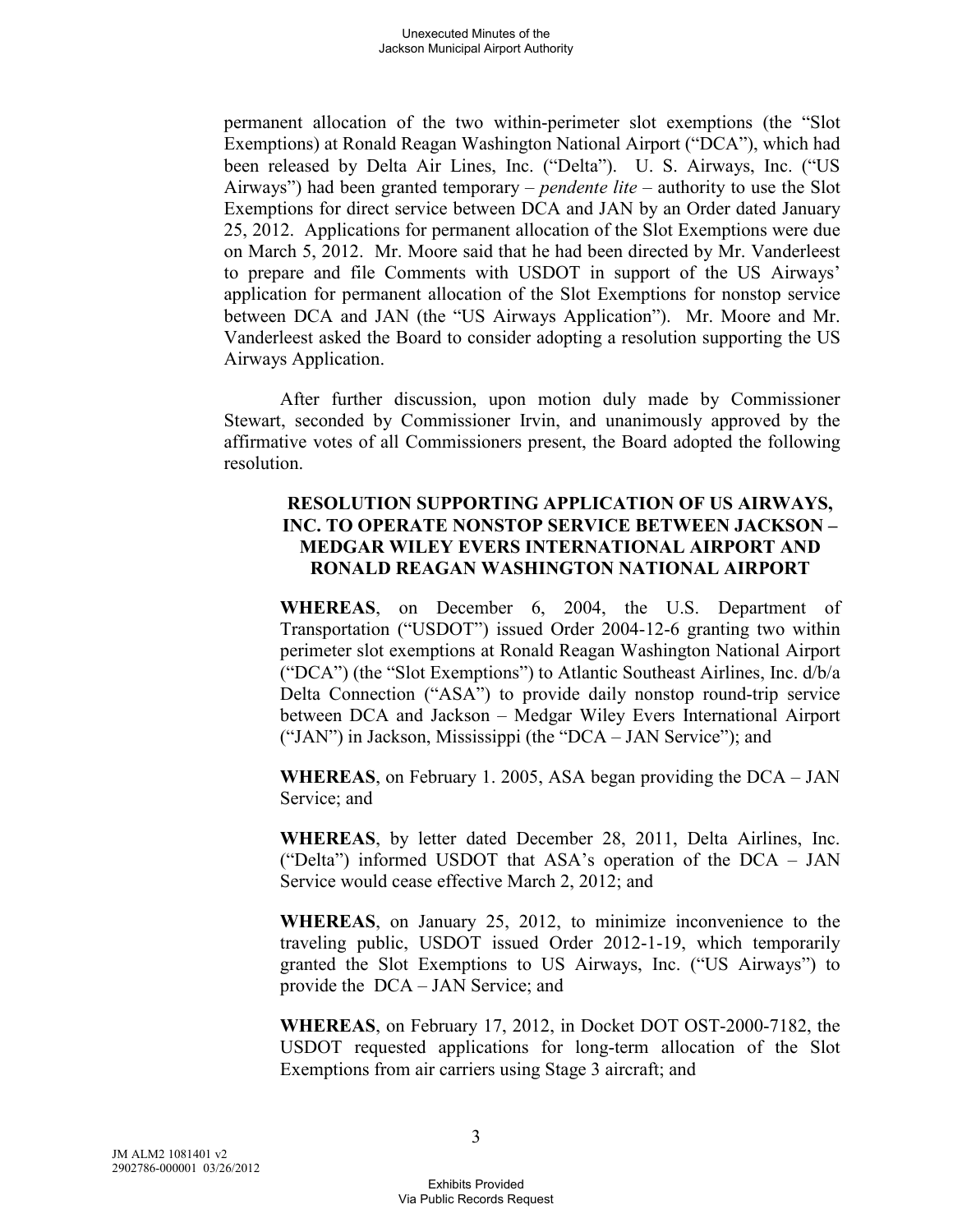**WHEREAS**, JAN is operated by the Jackson Municipal Airport Authority ("JMAA"), a separate public body created under Mississippi law by the City of Jackson, Mississippi ("Jackson"); and

**WHEREAS**, Jackson is the state capital of Mississippi and the local government sponsor for JAN under Federal Aviation Administration regulations; and

**WHEREAS**, JMAA has been advised that US Airways intends to file an application in Docket DOT OST-2000-7182 for long-term allocation of the Slot Exemptions so that US Airways can continue to provide the DCA – JAN Service (the "US Airways Application") on a permanent basis; and

**WHEREAS**, JMAA is governed by a five-member Board of Commissioners (the "JMAA Board"), and the JMAA Board has carefully considered the foregoing and the needs of the air traveling public in the greater Jackson area and the state of Mississippi ("Mississippi");

**NOW, THEREFORE, BE IT RESOLVED**, the JMAA Board hereby expresses its strong support for the US Airways Application and, in further support thereof, states the following:

- JAN is by far the busiest airport in Mississippi. JAN serves 58% of airline passengers originating in Mississippi. Enplanements were 615,501 and total passengers were 1,227,225 in calendar year 2011.
- Jackson is by far the largest city in Mississippi with approximately 539,000 residents in the greater Jackson area and an airport catchment area of over 1,000,000 people.
- The greater Jackson area is the most dynamic center for economic development and job creation in Mississippi.
	- Major corporate investors include Nissan, Lockheed Martin, General Electric, Entergy, AT&T, C Spire Wireless, and L-3 Communications.
	- Healthcare is the fastest growing segment of the local economy. Jackson is home to the University of Mississippi Medical Center, Baptist Health Systems, Methodist Rehabilitation Center, the Sonny Montgomery Veterans Hospital, St. Dominic Catholic Medical Center, River Oaks Healthcare, Central Mississippi Medical Center, Jackson Heart Clinic, Jackson – Hinds Comprehensive Health Center and many other public and private healthcare **facilities**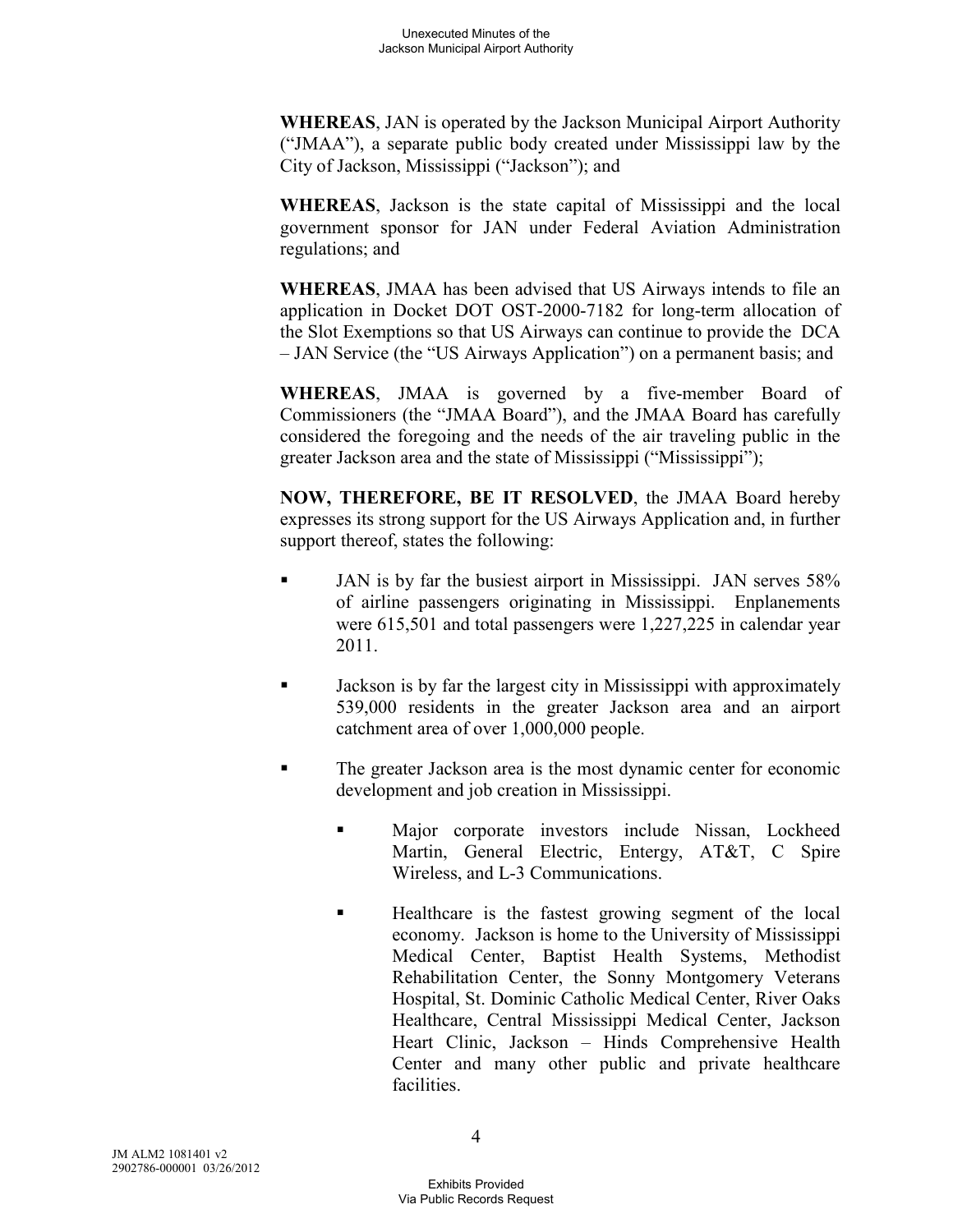- Numerous institutions of higher education and applied research are located in Jackson, including the University of Mississippi Medical Center, Jackson State University, Belhaven University, Millsaps College, Mississippi College, Tougaloo College, Hinds Community College and Holmes Community College.
- As the state capital, Jackson has the largest by far concentration of federal, state and local government agencies and offices in Mississippi, many of whose employees regularly travel to and from Washington, DC.
- Jackson is the state headquarters for the Mississippi National Guard and other military reserve units. JAN is home to the Air National Guard  $172<sup>nd</sup>$  Air Wing and its fleet of C-17 cargo aircraft. Numerous active duty and reserve military personnel travel to and from Washington, DC regularly.
- Despite the national recession, Jackson is in the midst of development projects totaling \$3.2 billion, with approximately \$2 billion of those investments coming from private investors primarily located out of state.
- During the seven years the DCA JAN Service has existed, Mississippi's access to the nation's capital has improved immensely to the benefit of tens of thousands of business people, tourists, civic leaders, government employees, military personnel and defense contractors from throughout Mississippi who routinely travel to Washington, DC. Simply put, the economic benefits and positive impact on jobs created by the DCA – JAN Service are immense.
- **The DCA-JAN Service is the only nonstop service in Mississippi** to either of the two airports which serve Washington, DC. If the DCA-JAN Service is discontinued, the entire state of Mississippi will be without nonstop service to the nation's capital.
- US Airways has provided commercial air service to JAN for eleven years. JMAA and US Airways have a positive working relationship, and JMAA is confident that US Airways will provide high quality, reliable and sustainable DCA – JAN Service if USDOT grants the US Airways Application.
- JMAA has worked for many years with the Boyd Group International, Inc. (the "Boyd Group"), a nationally respected independent aviation research and consulting firm which is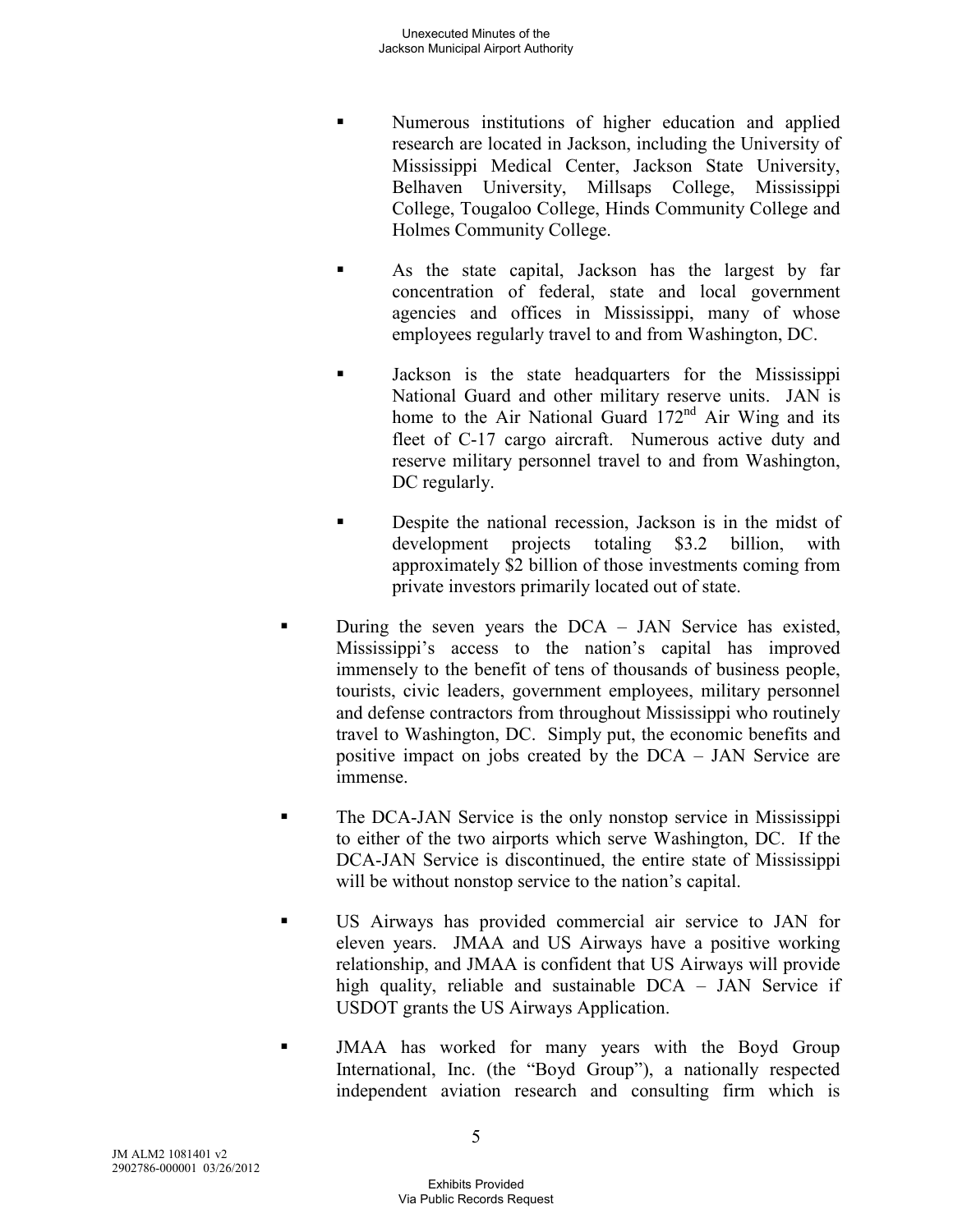extremely familiar with the markets served by JAN. On January 5, 2012, the Boyd Group filed comments supporting the US Airways application for *pendente lite* authority to operate the Slot Exemptions (the "Boyd Group Comments"). The Boyd Group Comments are equally applicable to the US Airways Application in the proceeding for long-term allocation of the Slot Exemptions. A copy of the Boyd Group Comments is attached to this resolution and incorporated herein by reference. As discussed in the Boyd Group Comments:

- DCA is JAN's tenth largest origination and destination airport, with approximately 26,400 total passengers for the year ending June 30, 2011. (Boyd Group Comments at page 2.)
- However, the actual potential market for the DCA JAN Service is approximately 51,000 annual origination and destination passengers. In other words, the DCA – JAN market has been underserved. (Boyd Group Comments at pages 1-2.)
- With enhanced access via US Airways through DCA to other airports along the eastern seaboard, and more comfortable accommodations on US Airways' Embraer E-170/175US aircraft (comparable to a Boeing 737), as compared to the narrow cabin CRJ-700s previously used by ASA, US Airways would be highly likely to grow the DCA –JAN Service closer to its true market potential. (Boyd Group Comments at pages 2-4.)
- If the  $DCA JAN$  Service is allowed to lapse, the only access from JAN to either of the two commercial airports serving the Washington metro area will require time consuming connections that will discourage traffic and likely reduce DCA to less than half of its current JAN origination and destination passengers, with a corresponding negative impact on the business climate of Jackson and Mississippi. (Boyd Group Comments at page 2.)
- The proceeding under Docket DOT OST-2000-7182 is essentially about small community access to Washington, DC. As required by 49 U.S.C. Section 41718(b) (2), (3) and (5), the DCA – JAN Service would provide service to a "small community" which would otherwise not have nonstop service to DCA, and will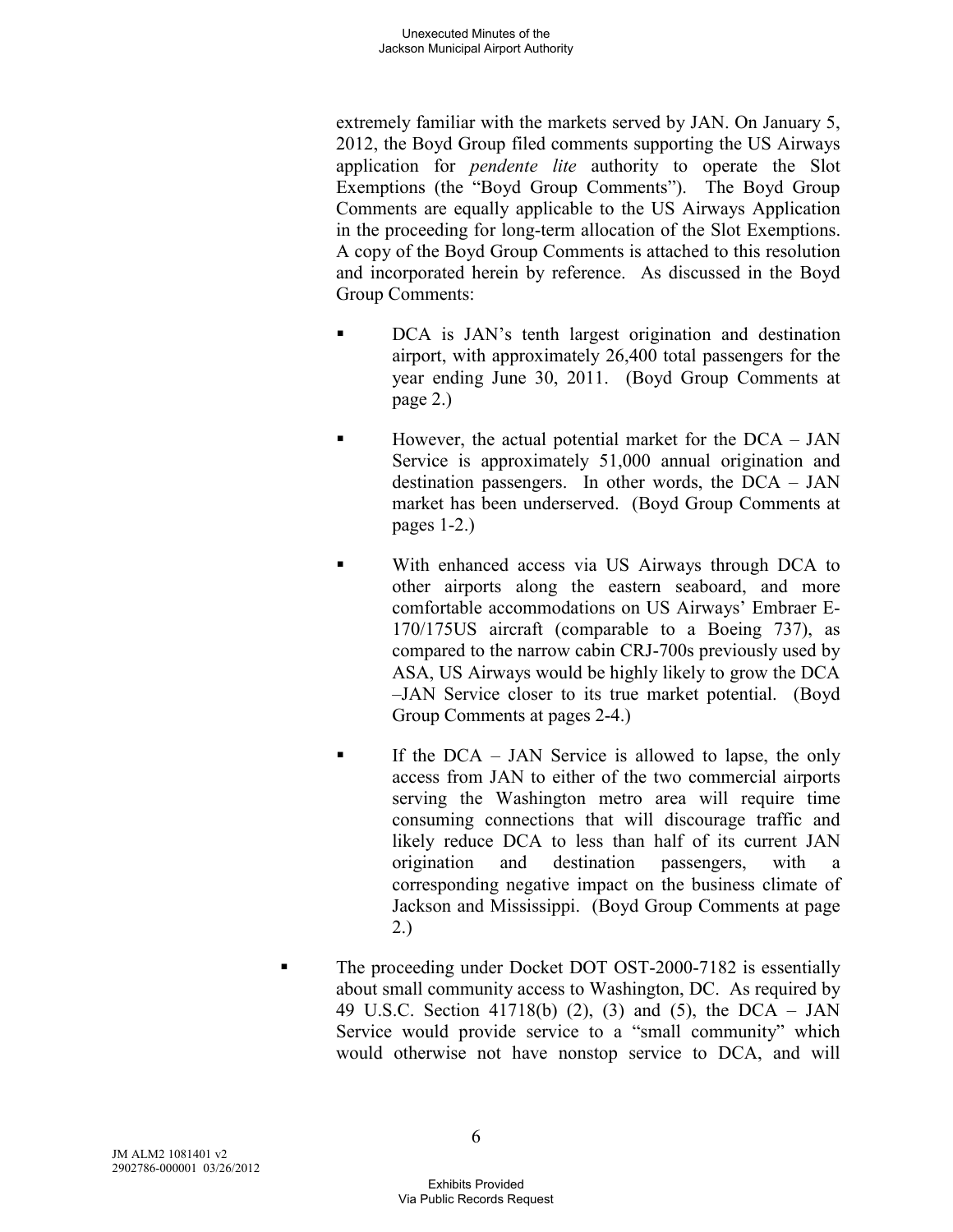maximize competitive benefits for air travelers between Washington, DC and Jackson.

- Denial of the US Airways Application would be counter to the core purposes of the Wendell H. Ford Aviation Investment and Reform Act of the  $21<sup>st</sup>$  Century and the Vision  $100$  – Century of Aviation Reauthorization Act.
- Airline travelers between Jackson and Washington, DC have come to depend upon the DCA – JAN Service that has been in effect for seven consecutive years. Discontinuance of the DCA – JAN Service would be a major blow to the economic development and growth of the greater Jackson area and the entire state of Mississippi.
- The US Airways Application is in the best interest of the airline traveling public in Jackson, the state of Mississippi, and Washington, DC.

# **V. ACTION ITEMS.**

## **A. Financial Matters.**

- **1.** *Financial Reports for January 2012.* 
	- a. Balance Sheet: Accept.
	- b. Income Statement: Accept.
	- c. Claims Docket for January 2012: Approve.

Mr. Vanderleest directed the Board's attention to the above referenced financial reports for January 2012 and the Claims Docket for January 2012, all of which were included in the Packet.

After discussion, upon motion duly made by Commissioner Stewart, seconded by Commissioner Irvin, and unanimously approved by the affirmative votes of all Commissioners present, the Board adopted the following resolution.

# **RESOLUTION ACCEPTING FINANCIAL REPORTS FOR JANUARY 2012 AND APPROVING AND AUTHORIZING PAYMENT OF CLAIMS DOCKET FOR JANUARY 2012**

**WHEREAS**, the Board of Commissioners (the "Board") of the Jackson Municipal Airport Authority (the "Authority") has reviewed and considered (i) the Balance Sheet and the Income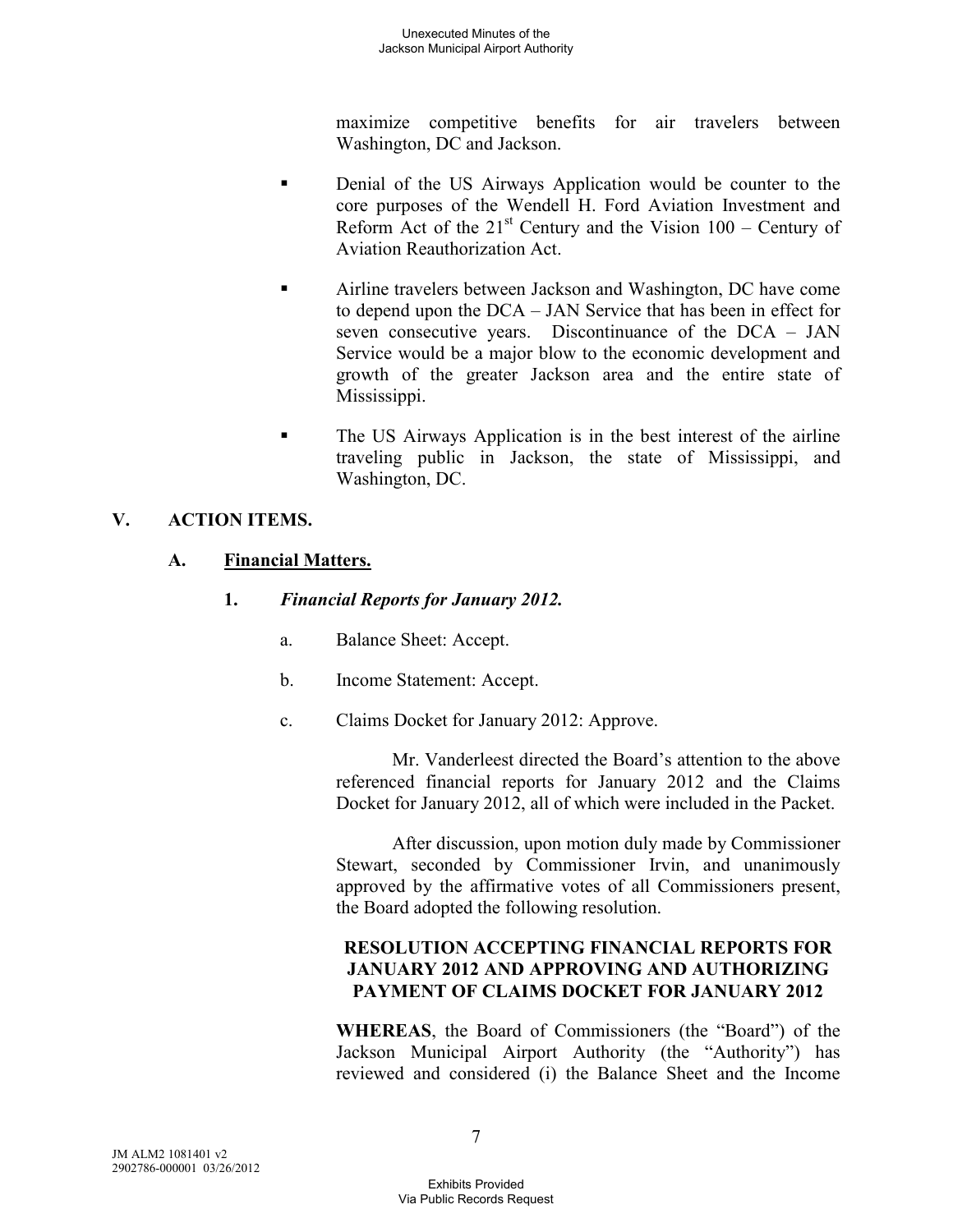Statement for the Authority for the month and period ending January 31, 2012 (the "Financial Reports"), and (ii) the Claims Docket of the Authority for the month of January 2012 (the "Claims"), both the Financial Reports and the Claims being (i) included in the packet distributed to the Board prior to the February 27, 2012, Regular Monthly Meeting of the Board, and (ii) incorporated herein by reference;

**NOW, THEREFORE, BE IT RESOLVED**, the Board hereby (i) accepts the Financial Reports and (ii) approves and authorizes payment of the Claims in the total amount of \$1,035,166.60.

### **B. Service Agreements.**

- **1.** *JMAA Project No. 012-12, LEAN Airport Training and Project Facilitation, JMAA: Authorize Agreement.*
- **2.** *JMAA Project No. 013-12, Interactive Employee Safety and Security Training Video Production, JAN: Authorize Agreement.*

Mr. Vanderleest directed the Board's attention to the memoranda in the Packet which described these matters, and discussed these matters with the Board. Mr. Vanderleest said that there had been no changes in these matters since their discussion at the Work Session of the Board on February 23, 2012.

After discussion, upon motion duly made by Commissioner Irvin, seconded by Commissioner Stewart, and unanimously approved by the affirmative votes of all Commissioners present, the Board adopted the following resolution.

# **RESOLUTION APPROVING AND AUTHORIZING CERTAIN ACTIONS WITH RESPECT TO CERTAIN SERVICE AGREEMENTS**

**WHEREAS**, the staff of the Jackson Municipal Airport Authority (the "Authority") has recommended that the Board of Commissioners of the Authority (the "Board") approve and authorize certain actions with respect to certain service agreements identified below, all as more particularly described in certain memoranda (i) included in the packet distributed to the Board prior to the February 27, 2012, Regular Monthly Meeting of the Board, and (ii) incorporated herein by reference (separately, each a "Memorandum;" collectively, the "Memoranda"); and

**WHEREAS**, the Board has reviewed the Memoranda and considered the recommendations therein by the staff of the Authority;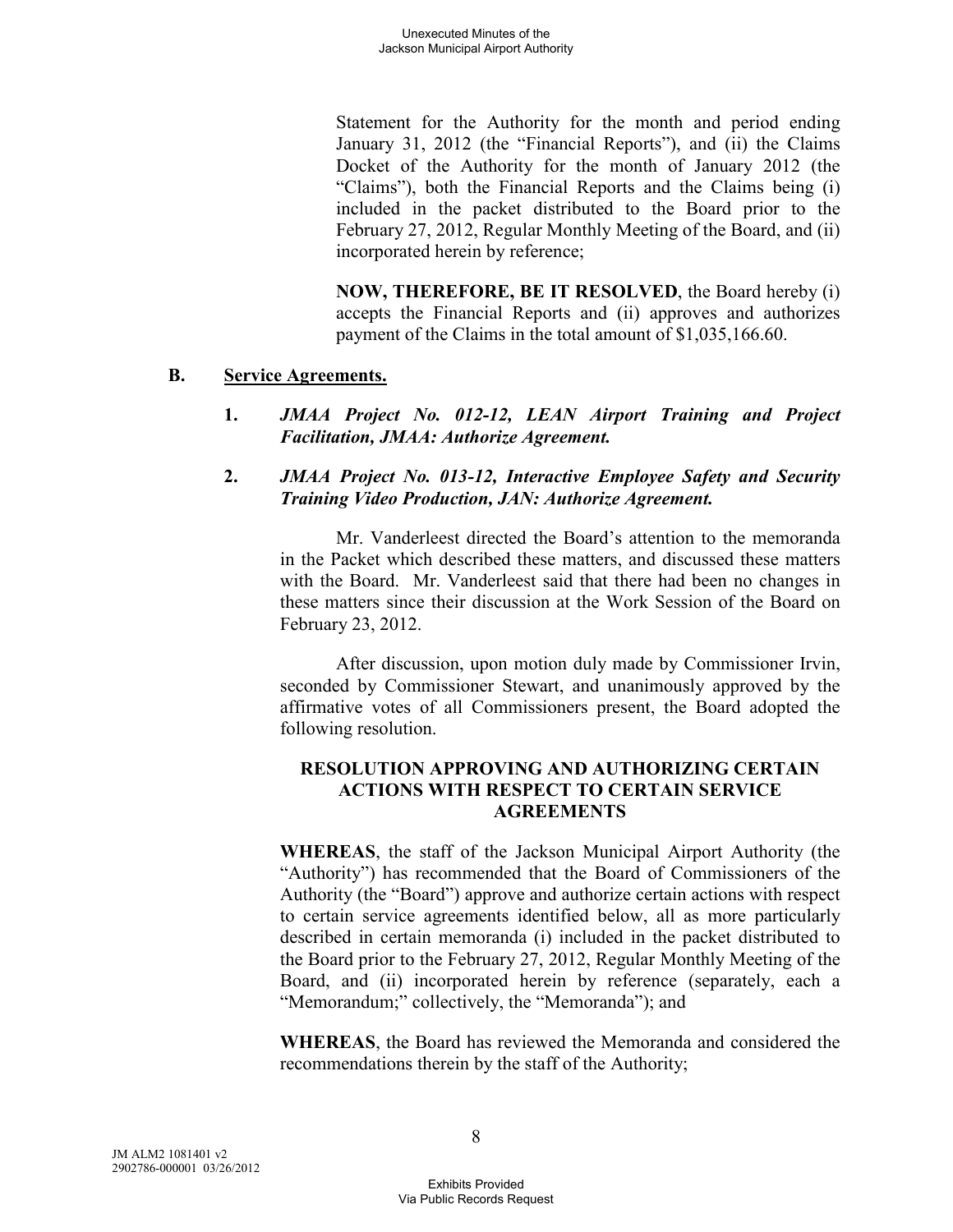**NOW, THEREFORE, BE IT RESOLVED**, the Board hereby determines that it would be in the best interests of and in furtherance of the duties and responsibilities of the Authority to, and the Board hereby does, take the following actions:

- 1. The Board approves and authorizes negotiation and execution of a professional services agreement with TransSolutions, LLC to provide (i) a 4-hour workshop for management staff on the application LeanAirport methodology, and (ii) facilitation services for two LeanAirport projects identified by staff (the "TransSolutions Agreement"), said TransSolutions Agreement to be in such form and to contain such terms and conditions consistent with the Memorandum dated February 4, 2012, which describes this matter, as may be deemed appropriate by the Chief Executive Officer of the Authority, as evidenced by his execution thereof.
- 2. The Board approves and authorizes negotiation and execution of an agreement with the American Association of Airport Executives ("AAAE") for services related to the production of an update and supplemental modules to be added to the existing customized Interactive Employee Training system at Jackson – Medgar Wiley Evers International Airport (the "AAAE Training Agreement"), with fees for such services not to exceed \$315,000, all as more particularly set out in the Memorandum dated February 8, 2012, which describes this matter, said AAAE Training Agreement to be in such form and to contain such terms and conditions consistent with said Memorandum as may be deemed appropriate by the Chief Executive Officer of the Authority, as evidenced by his execution thereof.

## **C. Construction Projects.**

- **1.** *JMAA Project No. 017-10, VIP Parking Area Gate Installation, JAN: Authorize Agreement.*
- **2.** *JMAA Project No. 006-12, Carpet Replacement, JAN: Authorize Agreement.*
- **3.** *Fabrication and Installation of Signage for Passenger Boarding Bridges, JAN: Authorize Agreement.*
- **4.** *Tree Removal and Fence Repair, HKS: Authorize Agreement.*
- **5.** *JMAA Project No. 008-12, Pavement Assessment and Overlay Runway 16/34, HKS: Authorization to Publish Request for Qualifications.*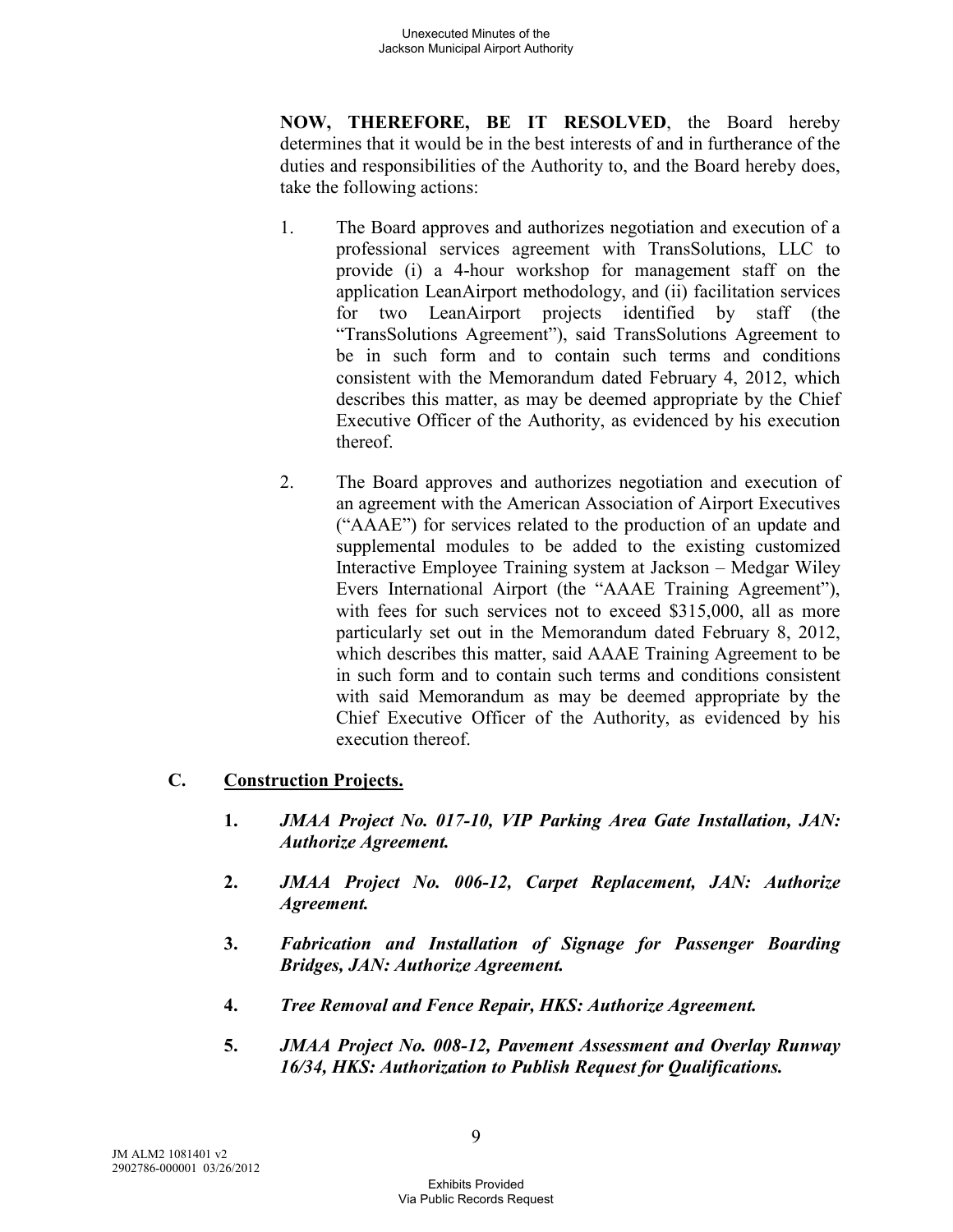- **6.** *JMAA Project No. 016-12, Apron Markings US Airways Express and Continental Express, JAN: Authorize Agreement.*
- **7.** *JMAA Project No. 002-11, North Roadway Pavement Improvements and Equipment Building, JAN: Authorize Re-Advertisement for Bids and Amendment to Budget.*
- **8.** *JMAA Project No. 003-11, Terminal Entrance Enhancement and Parking Area Improvements, HKS: Authorize Re-Advertisement for Bids.*
- **9.** *JMAA Project No. 013-10, Structural Enhancement of Old Air Cargo Facility, JAN: Award Contract.*
- **10.** *JMAA Project NO. 011-11, Contract No. 011-11-075, Power Resources Evaluation and Improvements, JAN and HKS: Authorize Amendment to Agreement.*
- **11.** *JMAA Project No. 013-11, East Concourse Terminal Improvements, JAN: Authorize Amendment to Agreement.*
- **12.** *JMAA Project No. 007-12, Contract No. 007-12-016, Pump Station and Sewer Line Repair, South Hangar Drive, JAN: Approve Change Order No. 1.*

Mr. Vanderleest directed the Board's attention to the memoranda in the Packet which described these matters, and discussed these matters with the Board. Mr. Vanderleest said that there had been no changes in these matters since their discussion at the Work Session of the Board on February 23, 2012.

After discussion, upon motion duly made by Commissioner Stewart, seconded by Commissioner Irvin, and unanimously approved by the affirmative votes of all Commissioners present, the Board adopted the following resolution.

#### **RESOLUTION APPROVING AND AUTHORIZING CERTAIN ACTIONS WITH RESPECT TO CERTAIN CONSTRUCTION PROJECTS**

**WHEREAS**, the staff of the Jackson Municipal Airport Authority (the "Authority") has recommended that the Board of Commissioners (the "Board") of the Authority approve and authorize certain actions with respect to certain construction projects identified below, all as more particularly described in certain memoranda (i) included in the packet distributed to the Board prior to the February 27, 2012, Regular Monthly Meeting of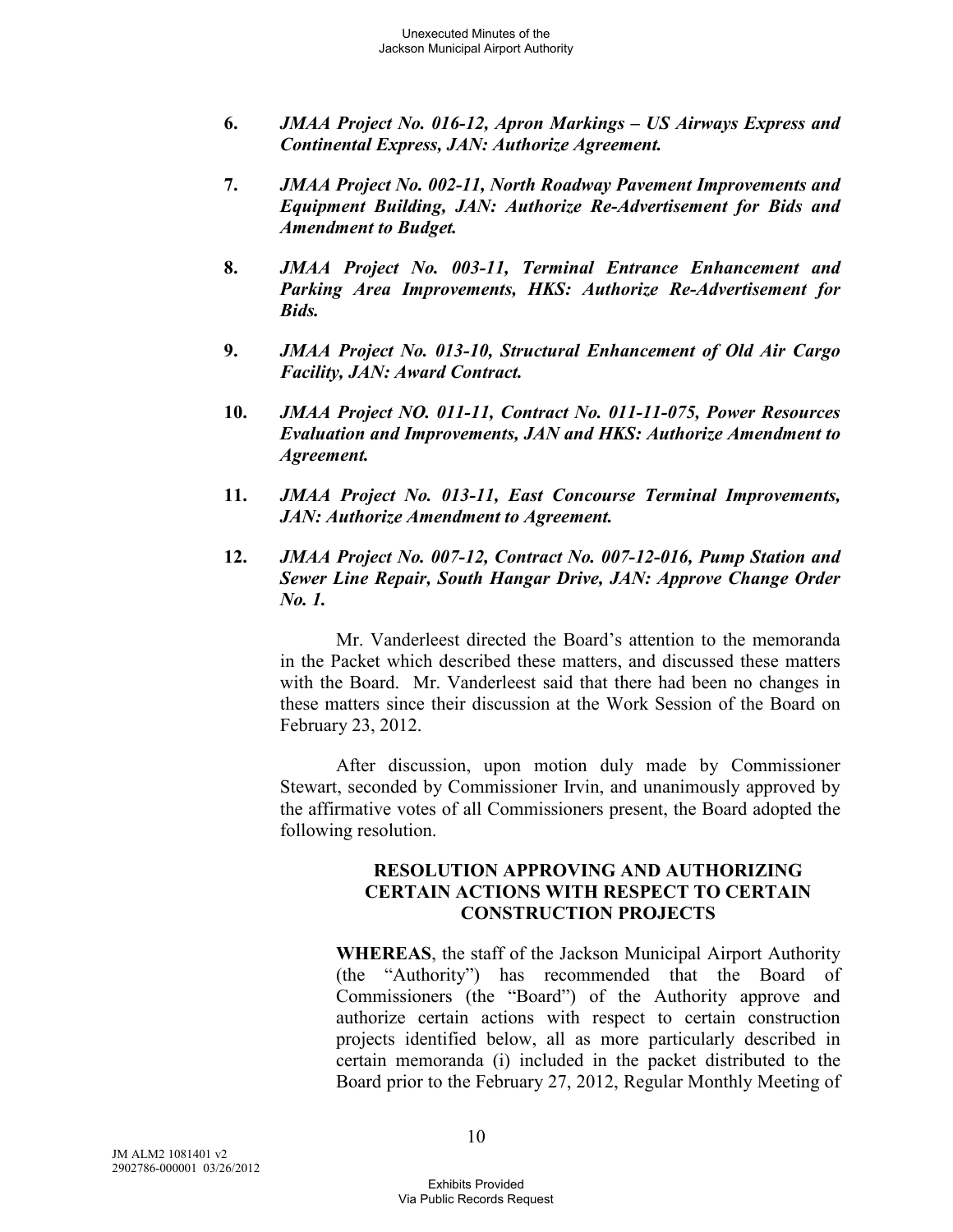the Board, and (ii) incorporated herein by reference (separately, each a "Memorandum;" collectively, the "Memoranda"); and

**WHEREAS**, the Board has reviewed the Memoranda and considered the recommendations therein by the staff of the Authority;

**NOW, THEREFORE, BE IT RESOLVED**, the Board hereby determines that it would be in the best interests of and in furtherance of the duties and responsibilities of the Authority to, and the Board hereby does, take the following actions:

- 1. The Board approves and authorizes negotiation and execution of an agreement with Jefcoat Fence Co., Inc. for fabrication and installation of an automated gate on the west end of the VIP parking area on the lower level of the terminal at Jackson – Medgar Wiley Evers International Airport ("JAN") (JMAA Project No. 017-10) at a cost not to exceed \$14,577.00 (the "Jefcoat Agreement"), said Jefcoat Agreement to be in such form and to contain such terms and conditions consistent with the Memorandum dated February 15, 2012, which describes this matter, as may be deemed appropriate by the Chief Executive Officer of the Authority, as evidenced by his execution thereof.
- 2. The Board approves and authorizes negotiation and execution of an agreement with Byrd and Cook Paint and Decorating for the purchase and installation of new carpeting in the upper and lower level vestibules of the Main Terminal Building at JAN (JMAA Project No. 006- 12) at a cost not to exceed \$14,400.00 (the "B&C Agreement"), said B&C Agreement to be in such form and to contain such terms and conditions consistent with the Memorandum dated January 23, 2012, which describes this matter, as may be deemed appropriate by the Chief Executive Officer of the Authority, as evidenced by his execution thereof.
- 3. The Board approves and authorizes negotiation and execution of an agreement with Sarub, Inc. d/b/a Signs First for the installation of exterior signage for the passenger boarding bridges at Gates 2, 4 and 16 at JAN at a cost not to exceed \$3,659.91 (the "Signs First Agreement"), said Signs First Agreement to be in such form and to contain such terms and conditions consistent with the Memorandum dated February 9, 2012, which describes this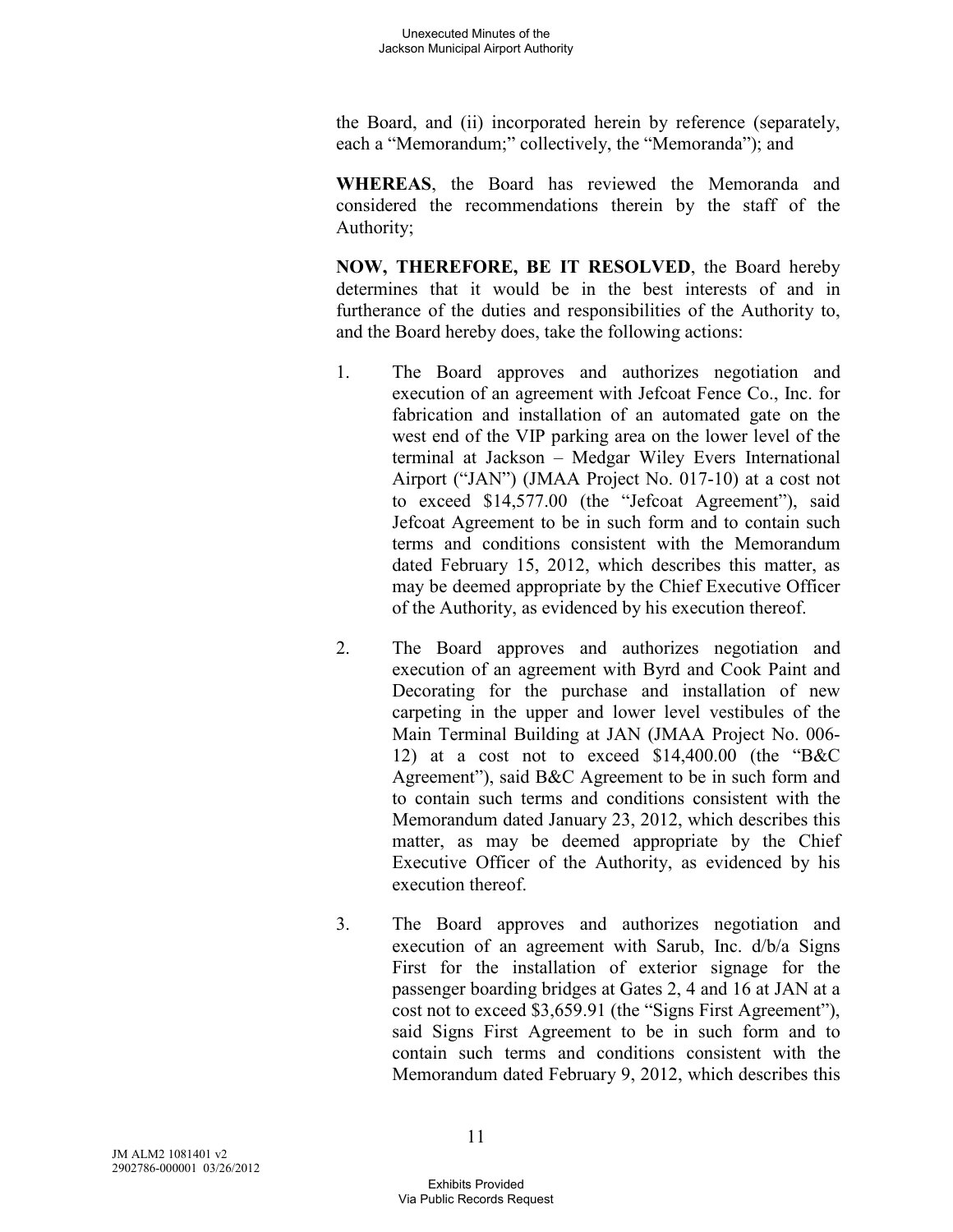matter, as may be deemed appropriate by the Chief Executive Officer of the Authority, as evidenced by his execution thereof.

- 4. The Board approves and authorizes negotiation and execution of an agreement with Lewis Tree and Lawn Service to remove trees and remove and replace damaged fence materials on the north perimeter fence at Hawkins Field ("HKS") at a cost not to exceed \$18,195.35 (the "Lewis T&L Agreement"), said Lewis T&L Agreement to be in such form and to contain such terms and conditions consistent with the Memorandum dated February 10, 2012, which describes this matter, as may be deemed appropriate by the Chief Executive Officer of the Authority, as evidenced by his execution thereof.
- 5. The Board approves and authorizes (i) publication of a request for qualifications to provide engineering services for design and construction administration in connection with the assessment and resurfacing of Runway 16/34 at HKS (JMAA Project No. 008-12) (the "HKS Runway Overlay Project"), and (ii) negotiation of an agreement with a third-party engineering firm to assess fee proposals for engineering services in connection with the HKS Runway Overlay Project as required by the Federal Aviation Administration, the final form of any such agreement to be subject to approval by the Board prior to execution, all as more particularly described in the Memorandum dated February 2, 2012, relating to this matter.
- 6. The Board approves and authorizes negotiation and execution of an agreement with Lane Line, LLC to remove and replace the apron markings at Gates 16 and 18 and to remove several unused apron markings near the Gate 2 boarding bridge at JAN (JMAA Project No. 016-12) at a cost not to exceed \$8,575.00 (the "Lane Line Agreement"), said Lane Line Agreement to be in such form and to contain such terms and conditions consistent with the Memorandum dated February 22, 2012, which describes this matter, as may be deemed appropriate by the Chief Executive Officer of the Authority, as evidenced by his execution thereof.
- 7. The Board hereby approves and authorizes (i) the readvertisement for bids for pavement improvements and repairs to certain roadways and parking areas serving the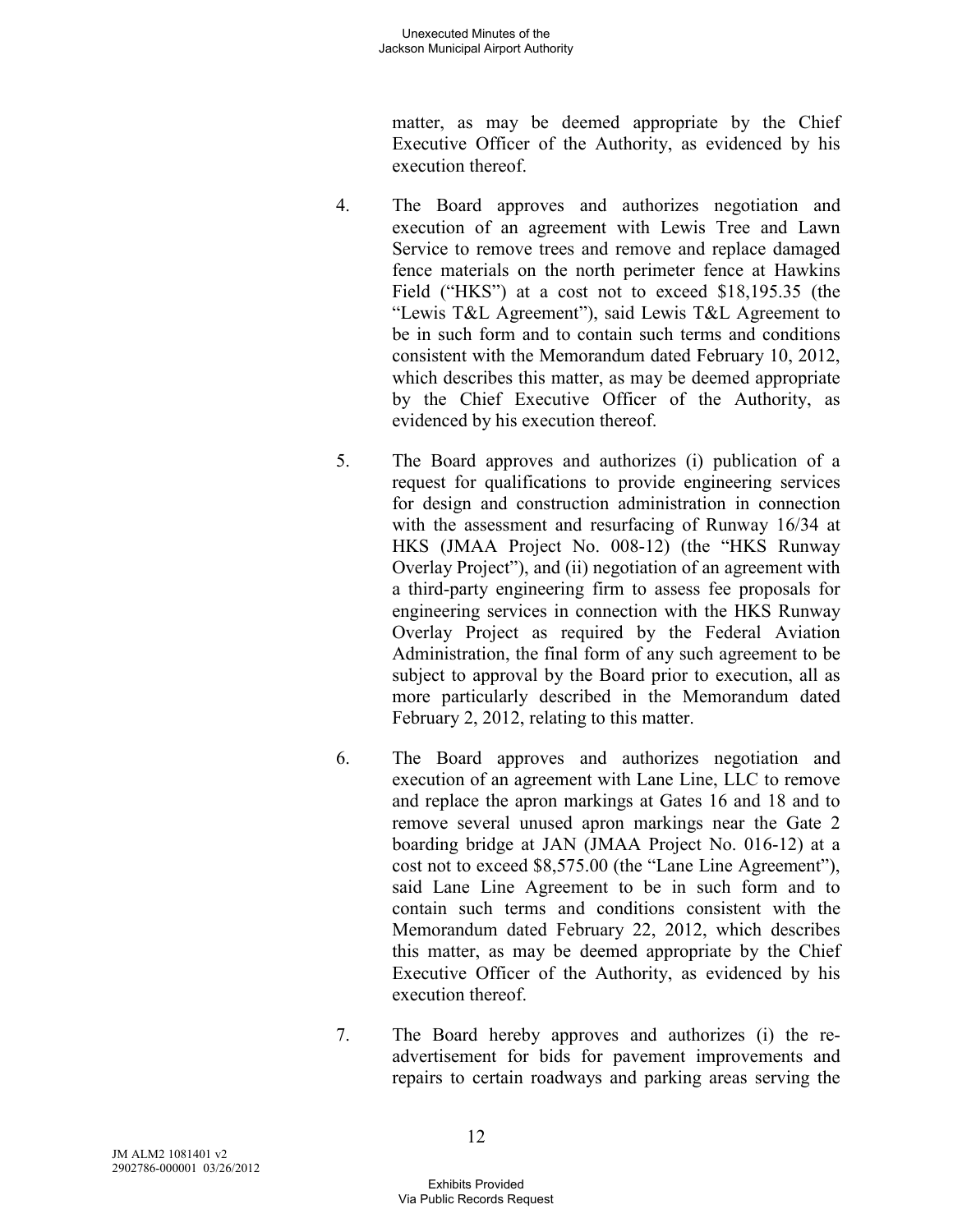northern portion of JAN and the procurement and installation of a pre-engineered equipment building at JAN (JMAA Project No. 002-11) (the "North Roadway Improvement Project"), and (ii) acceptance of the revised budget for the North Roadway Improvement Project, all as more particularly described in the Memorandum dated February 4, 2012, relating to this matter.

- 8. The Board hereby approves and authorizes (i) the readvertisement for bids for Terminal Entrance Enhancement and Parking Area Improvements at HKS (JMAA Project NO. 003-11) (the "HKS Terminal Enhancement Project"), and (ii) acceptance of the revised budget for the HKS Terminal Enhancement Project, all as more particularly described in the Memorandum dated February 4, 2012, relating to this matter.
- 9. The Board hereby (i) rejects the low bid by McMillan-Pitts Construction Co.,  $LLC<sup>T</sup>$  in the amount of \$817,000.00, and (ii) accepts the next lowest bid by Mid State Construction Company, Inc. ("Mid State") in the amount of \$943,000.00 for JMAA Project No. 013-10, Structural Enhancement of Old Air Cargo Facility at JAN (the "Old Air Cargo Facility Project"), as the lowest and best bid for the Old Air Cargo Facility Project, all for the reasons described in the Memorandum dated February 15, 2012, which describes this matter, and (iii) approves and authorizes execution and accomplishment of a contract with Mid State to accomplish the Old Air Cargo Facility Project (the "Mid State Agreement"), said Mid State Agreement to be in such form and to contain such terms and conditions consistent with said Memorandum, as may be deemed appropriate by the Chief Executive Officer of the Authority, as evidenced by his execution thereof
- 10. The Board approves and authorizes negotiation and execution of an amendment to the professional services agreement with I. C. Thomasson Associates, Inc. ("ICT"), pursuant to which ICT will provide engineering design and construction administration services in connection with (i) a standby power system at JAN, (ii) boiler plant modifications and replacement of existing equipment at JAN, (iii) improvements to the main power vault at JAN,

-

<sup>1</sup> McMillan-Pitts Construction Co., LLC is incorrectly spelled as "McMillian-Pitts Construction Co., LLC" in the Memorandum describing this matter in the Packet.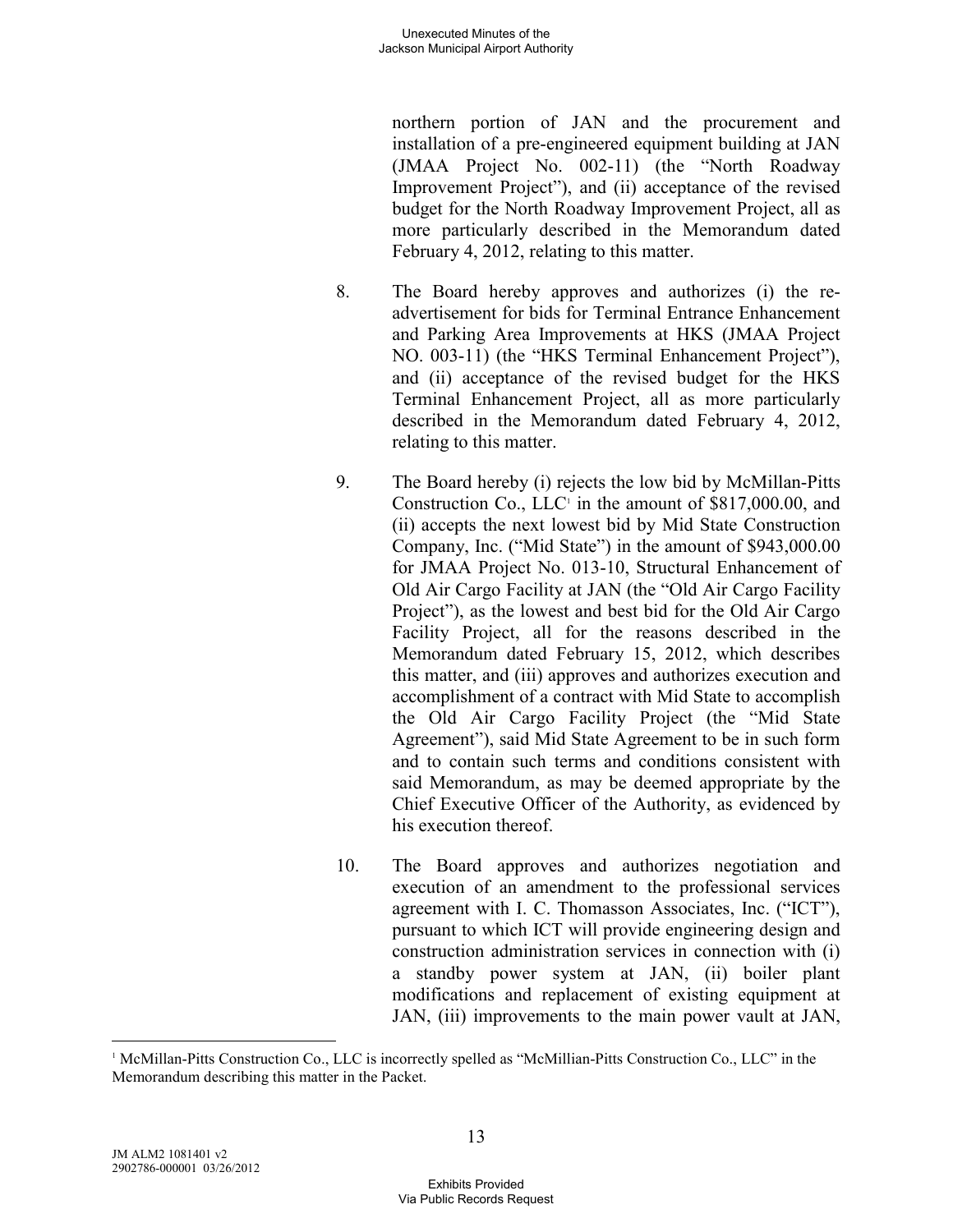(iv) a small scale solar power generation station at JAN, (v) a standby power system at HKS, and (vi) power supply and installation of a lighted taxiway designation sign at HKS, with the additional cost not to exceed \$302,000.00 (the "ICT Amendment"), all as more specifically described in that certain Memorandum dated February 10, 2012, which describes this matter, said ICT Amendment to be in such form and to contain such terms and conditions consistent with said Memorandum as may be deemed appropriate by the Chief Executive Officer of the Authority, as evidenced by his execution thereof.

- 11. The Board approves and authorizes negotiation and execution of an addendum to the professional services agreement with Burns Cooley Dennis, Inc. ("BCD"), whereby BCD will provide geotechnical services in support of the design of the East and West security checkpoints which are part of the East Concourse Terminal Improvements Project at JAN (JMAA Project No. 013-11) (the "East Concourse Improvements Project"), the cost of said additional services not to exceed \$9,700.00 (the "BCD Addendum"), said BCD Addendum to be in such form and to contain such terms and conditions consistent with the Memorandum dated February 8, 2012, which describes this matter, as may be deemed appropriate by the Chief Executive Officer of the Authority, as evidenced by his execution thereof.
- 12. The Board approves and authorizes execution and accomplishment of Change Order No. 1 to Contract No. 007-12-016 with Scoggins Welding & Machine Shop, Inc. in connection with Project No. 007-12, Pump Station and Sewer Line Repair at the South Hangar Drive at JAN, as more particularly described in the Memorandum dated February 11, 2012, which describes this matter.

#### **D. Procurements.**

## **1.** *JMAA Project No. 004-11, Terminal Artwork Procurement and Installation, JAN: Authorize Agreements.*

Mr. Vanderleest directed the Board's attention to the memoranda in the Packet which described this matter, and discussed this matter with the Board. Mr. Vanderleest said that there had been no changes in these matters since their discussion at the Work Session of the Board on February 23, 2012.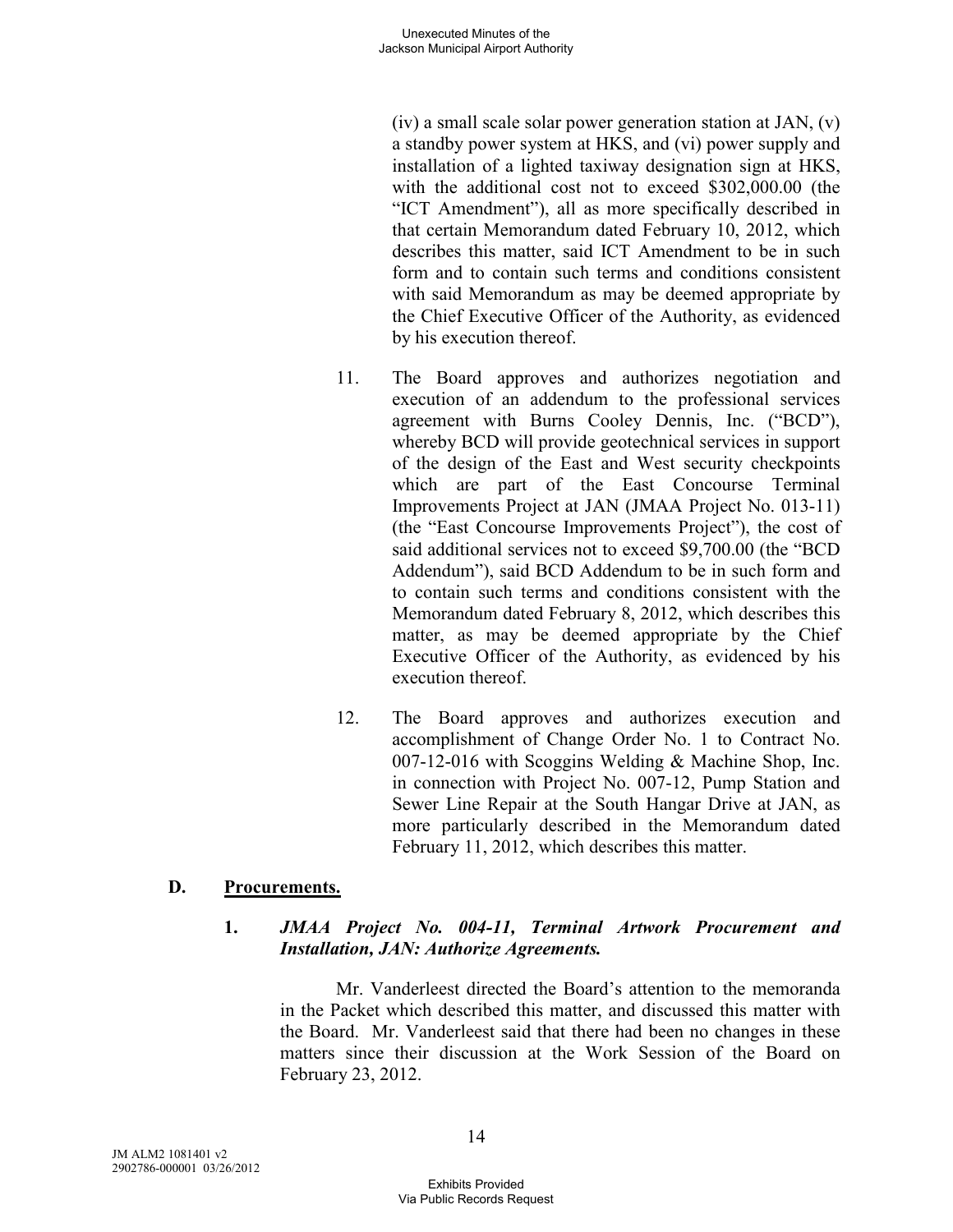After discussion, upon motion duly made by Commissioner Stewart, seconded by Commissioner Irvin, and unanimously approved by the affirmative votes of all Commissioners present, the Board adopted the following resolution.

## **RESOLUTION APPROVING AND AUTHORIZING AGREEMENTS REGARDING TERMINAL ARTWORK AT JACKSON – MEDGAR WILEY EVERS INTERNATIONAL AIRPORT**

**WHEREAS**, the staff of the Jackson Municipal Airport Authority (the "Authority") has recommended that the Board of Commissioners (the "Board") of the Authority approve and authorize certain actions in connection with procuring artwork to be displayed in the Main Terminal Building at Jackson – Medgar Wiley Evers International Airport ("JAN") in connection with the 50<sup>th</sup> anniversary of JAN (JMAA Project No. 004-11), including (i) negotiation and execution of an agreement with Randy Hayes to provide a commissioned work for display at JAN at a cost of \$40,000.00 (the "Hayes Agreement"), and negotiation, subject to approval by the Board, of agreements with (ii) NunoErin, LLC for an interactive wall mural (the "NunoErin Agreement"), and (iii) Scott Allen for the design and production of a commemorative gift item (the "Allen Agreement"); and

**WHEREAS**, the staff has also recommended that the Board approve and authorize negotiation and execution of an amendment to the existing professional services agreement with Canizaro Cawthon Davis for professional design services, procurement and agreement negotiations, and installation oversight for each of the agreements described above (the "CCD Amendment"); and

**WHEREAS**, all of the above was more particularly described in that certain memorandum dated February 6, 2012, (i) included in the packet distributed to the Board prior to the February 27, 2012, Regular Monthly Meeting of the Board, and (ii) incorporated herein by reference (the "Memorandum"); and

**WHEREAS**, the Board has reviewed the Memorandum and considered the recommendations therein by the staff of the Authority;

**NOW, THEREFORE, BE IT RESOLVED**, the Board hereby determines that it would be in the best interests of and in furtherance of the duties and responsibilities of the Authority to, and the Board hereby does, approve and authorize (i) negotiation and execution of the Hayes Agreement; (ii) negotiation, subject to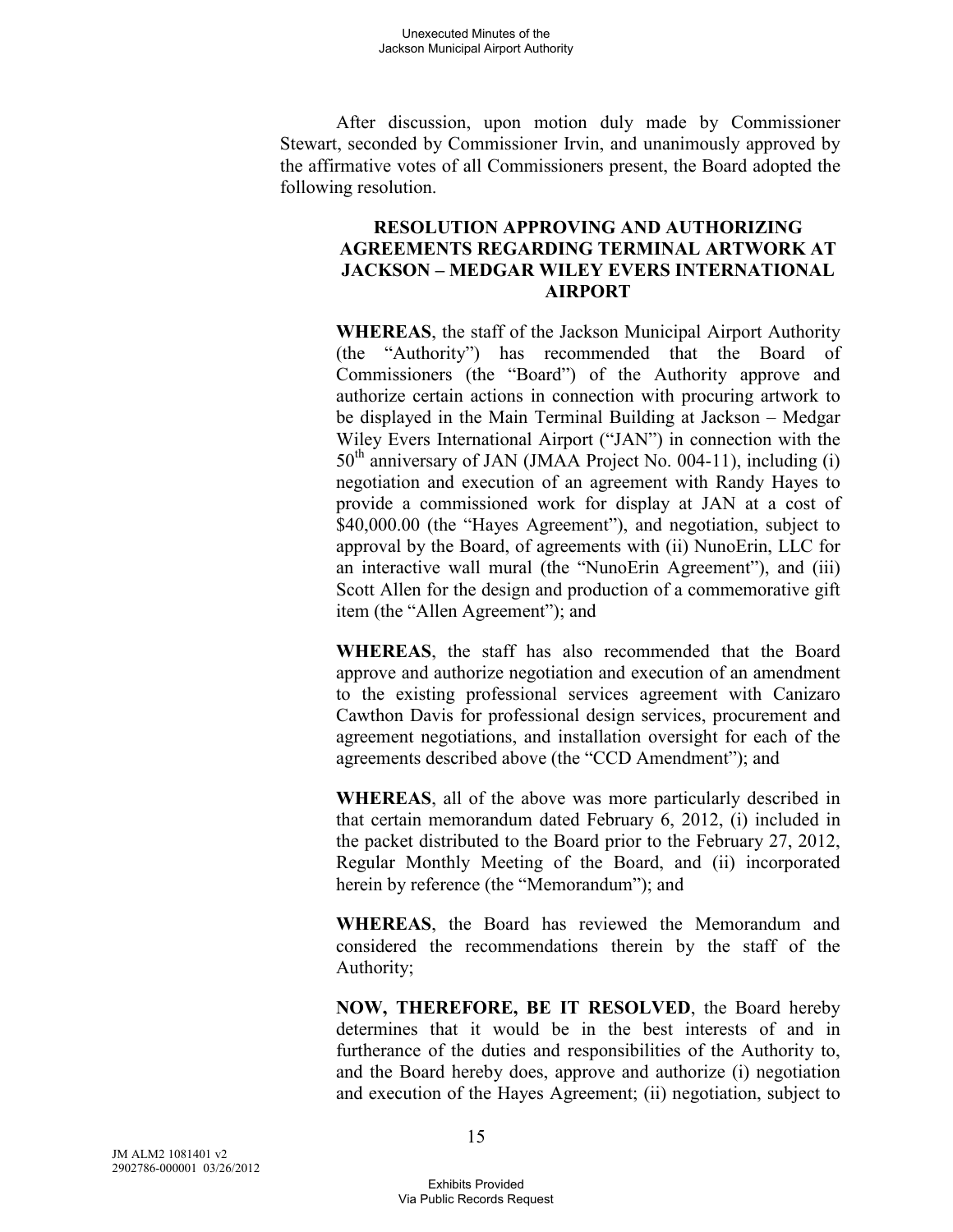approval by the Board, of the NunoErin Agreement and the Allen Agreement; and (iii) negotiation and execution of the CCD Amendment, each of the Hayes Agreement, NunoErin Agreement, Allen Agreement and CCD Amendment to be in such form and to contain such terms and conditions consistent with the Memorandum, as may be deemed appropriate by the Chief Executive Officer of the Authority, as evidenced by his execution thereof.

## **E. Grants.**

### **1.** *Fiscal Year 2012 Airport Improvement Program.*

Mr. Vanderleest directed the Board's attention to the memorandum in the Packet which described this matter, and discussed this matter with the Board. Mr. Vanderleest said that there had been no changes in this matter since its discussion at the Special Work Session of the Board on February 23, 2012.

After discussion, upon motion duly made by Commissioner Irvin, seconded by Commissioner Stewart, and unanimously approved by the affirmative votes of all Commissioners present, the Board adopted the following resolution.

## **RESOLUTION APPROVING AND AUTHORIZING APPLICATION FOR AND ACCEPTANCE OF FEDERAL AVIATION ADMINISTRATION AIRPORT IMPROVEMENT PROGRAM GRANT FUNDS FOR FISCAL YEAR 2012**

**WHEREAS**, the staff of the Jackson Municipal Airport Authority (the "Authority") has recommended that the Board of Commissioners (the "Board") of the Authority approve and authorize the staff of the Authority to apply for grants totaling \$2,876,297.00 for eligible Authority capital development projects under the Federal Aviation Administration's Airport Improvement Program ("AIP Grants") to be used to fund certain capital projects at Jackson – Medgar Wiley Evers International Airport ("JAN") and Hawkins Field Airport ("HKS"); and

**WHEREAS**, the staff has further recommended that the Board approve and authorize acceptance of the AIP Grants if the applications are approved by the FAA, all as more particularly described in a certain memorandum dated February 9, 2012, which was (i) distributed to the Board during the February 27, 2012, Regular Monthly Meeting of the Board, and (ii) incorporated herein by reference (the "Memorandum"); and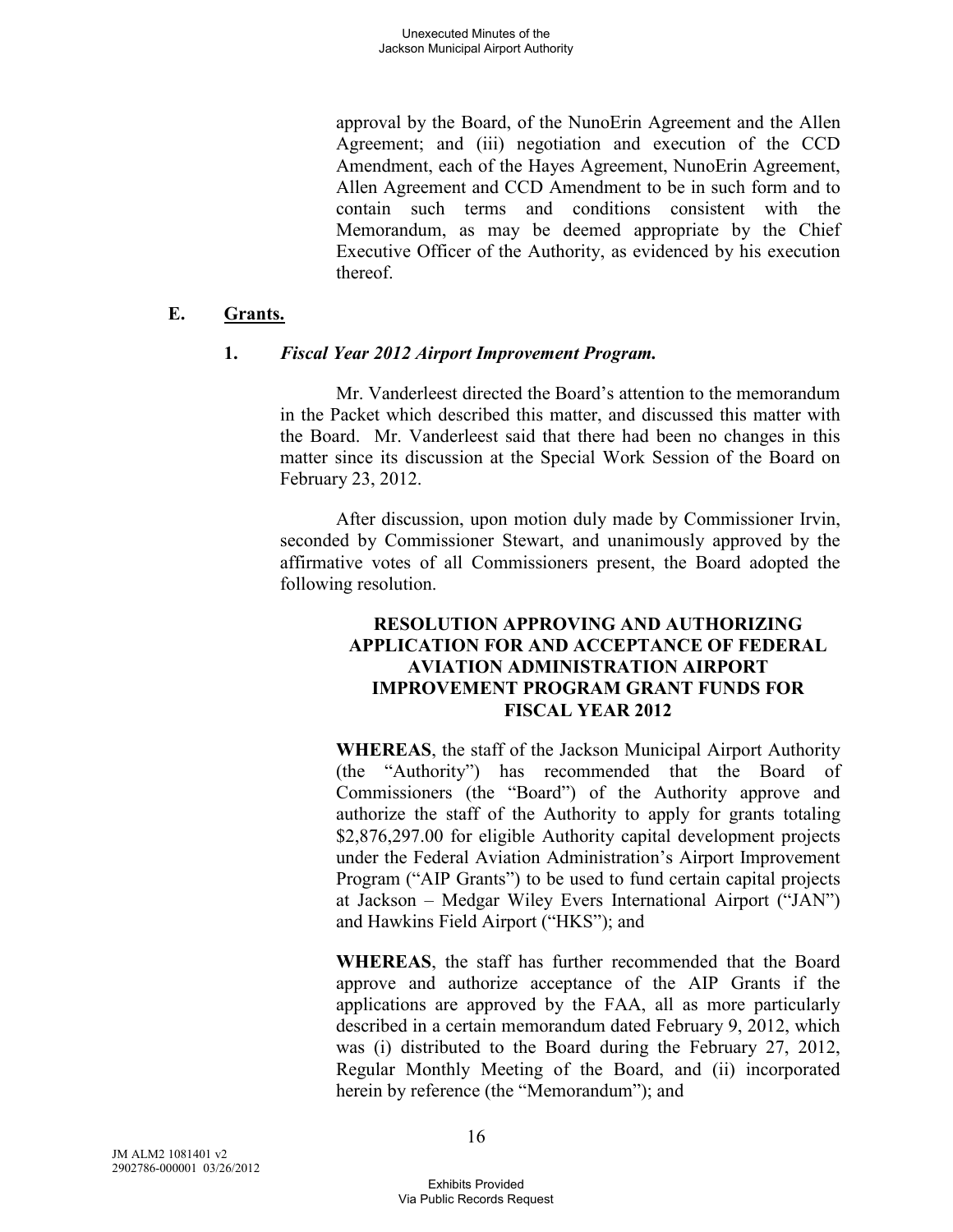**WHEREAS**, the Board has reviewed the Memorandum and considered said recommendations by the staff of the Authority;

**NOW, THEREFORE, BE IT RESOLVED,** the Board hereby determines that it would be in the best interests of and in furtherance of the duties and responsibilities of the Authority to, the Board hereby does, approve and authorize the staff of the Authority to submit applications for the AIP Grants and, upon acceptance, authorizes and directs the staff of the Authority to take all other steps necessary and appropriate to accomplish receipt of the AIP Grants.

## **F. Other Matters.**

# **1.** *Leadership Excellence in Aviation Program Travel Authorization.*

Mr. Vanderleest directed the Board's attention to the memorandum in the Packet which described this matter, and discussed this matter with the Board. Mr. Vanderleest said that there had been no changes in this matter since their discussion at the Special Work Session of the Board on February 23, 2012.

After discussion, upon motion duly made by Commissioner Irvin, seconded by Commissioner Stewart, and unanimously approved by the affirmative votes of all Commissioners present, the Board adopted the following resolution.

## **RESOLUTION AUTHORIZING TRAVEL EXPENSES FOR LEADERSHIP EXCELLENCE IN AVIATION PROGRAM (LEAP) TEAM MEMBERS AND STAFF**

**WHEREAS**, the Jackson Municipal Airport Authority (the "Authority" and "JMAA") has provided a leadership training program to its employees, known as the "Leadership Excellence in Aviation Program," or "LEAP"; and

**WHEREAS**, the LEAP program has been a great success and has provided selected JMAA employees with an opportunity to increase their skills so as to make a greater contribution to the success of the Authority; and

**WHEREAS**, as set forth in that certain memorandum dated February 8, 2012, (i) included in the packet distributed to the Board of Commissioners (the "Board") of the Authority prior to the February 27, 2012, Regular Monthly Meeting of the Board, and (ii) incorporated herein by reference (the "Memorandum"), the senior staff of the Authority has recommended that the Board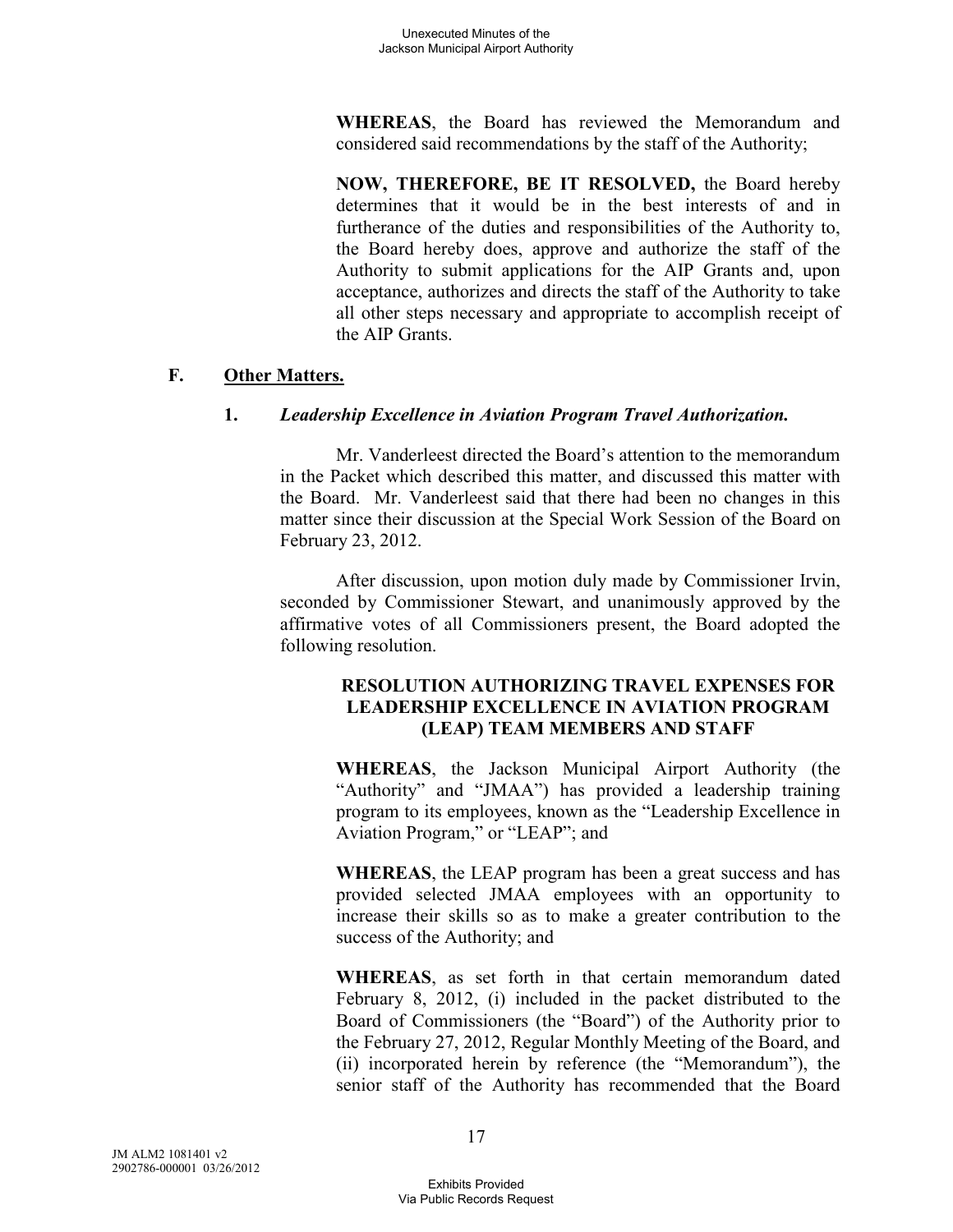approve and authorize travel and related expenses for seven (7) LEAP team members and three (3) other JMAA staff members to travel to Washington, DC on April  $24 - 25$ , 2012, as an element of the LEAP program, at an estimated cost of approximately \$14,200.00; and

**WHEREAS**, the Board has reviewed the Memorandum and considered the recommendations therein by the staff of the Authority;

**NOW, THEREFORE, BE IT RESOLVED**, the Board hereby determines that it would be in the best interests of and in furtherance of the duties and responsibilities of the Authority to, and the Board hereby does, authorize and approve reimbursement of reasonable travel, lodging, food and related expenses for said LEAP team members and staff to visit Washington, DC, as more particularly described in the Memorandum.

### **2.** *Staff Travel Authorization.*

Mr. Vanderleest directed the Board's attention to the memorandum in the Packet which described this matter, and discussed this matter with the Board. Mr. Vanderleest said that there had been no changes in this matter since their discussion at the Special Work Session of the Board on February 23, 2012.

After discussion, upon motion duly made by Commissioner Stewart, seconded by Commissioner Irvin, and unanimously approved by the affirmative votes of all Commissioners present, the Board adopted the following resolution.

## **RESOLUTION APPROVING AND AUTHORIZING (I) PARTICIPATION IN THE AIRPORT COUNCIL INTERNATIONAL – NORTH AMERICA PUBLIC SAFETY & SECURITY COMMITTEE SPRING CONFERENCE IN VANCOUVER, BRITISH COLUMBIA AND (II) REIMBURSEMENT OF TRAVEL AND RELATED EXPENSES**

**WHEREAS**, the staff of the Jackson Municipal Airport Authority (the "Authority") has recommended that the Board of Commissioners (the "Board") of the Authority approve and authorize reimbursement of reasonable travel, lodging, food and related expenses for Mr. Denson E. Stasher, Director of Operations and Security for the Authority, to participate in the Airport Council International – North America Public Safety & Security Committee Spring Conference to be held in Vancouver, British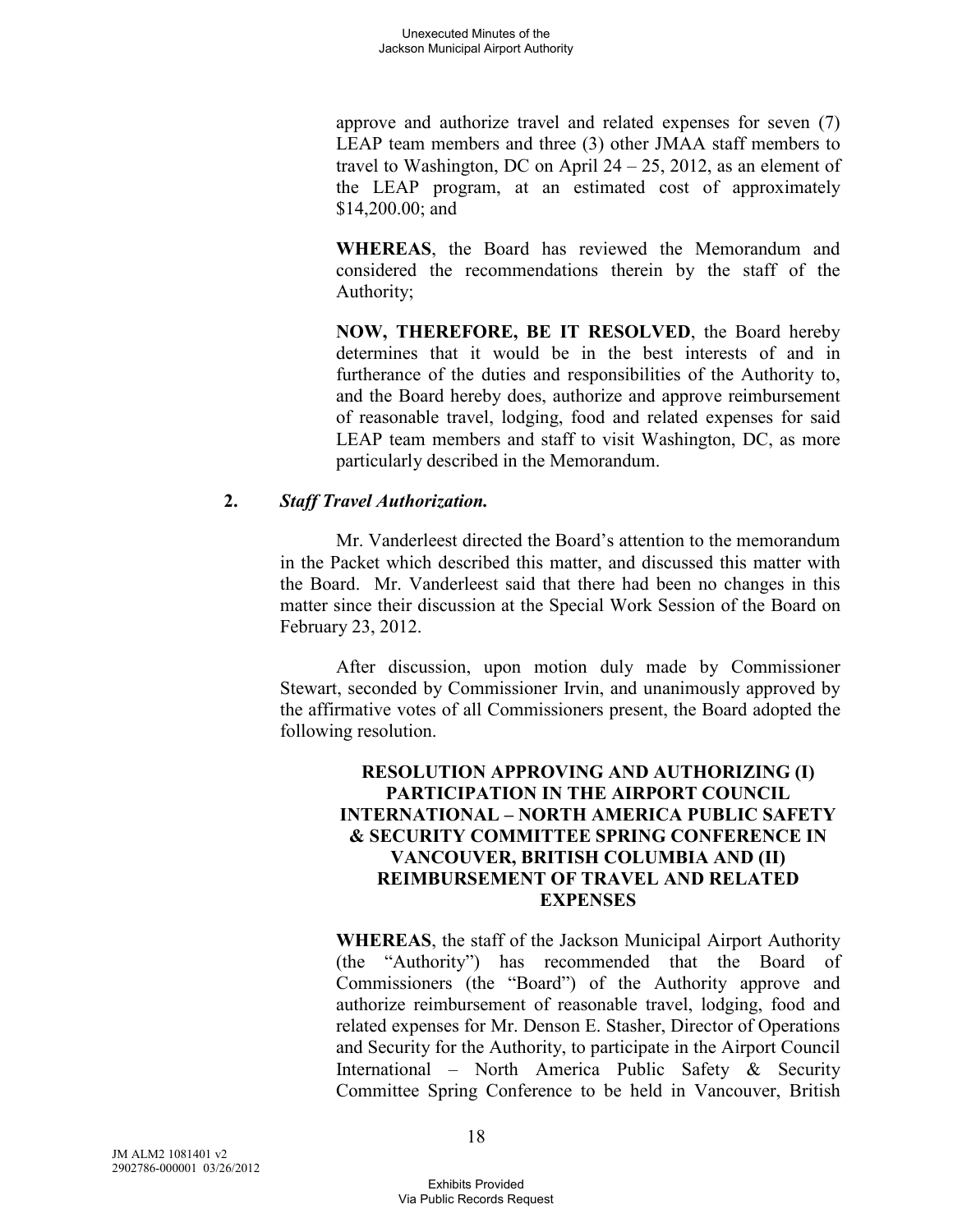Columbia, Canada on March  $25 - 30$ ,  $2012$  (the "Conference"), as more particularly described in the Memorandum dated January 30, 2012, (i) included in the packet distributed to the Board of Commissioners (the "Board") of the Authority prior to the February 27, 2012, Regular Monthly Meeting of the Board, and (ii) incorporated herein by reference (the "Memorandum"); and

**WHEREAS**, the Board has reviewed the Memorandum and considered the recommendations therein by the staff of the Authority;

**NOW, THEREFORE, BE IT RESOLVED**, the Board hereby determines that participation by Mr. Stasher in the Conference would be extremely beneficial to the Authority, and hereby approves and authorizes travel to and participation in the Conference by Mr. Stasher and reimbursement of reasonable travel, lodging, food and related expenses incurred by Mr. Stasher in connection with attendance at the Conference , all in accordance with the Staff Travel Policy adopted by the Board on October 23, 2006, as more particularly described in the Memorandum.

### **3.** *Commissioner's Academy.*

Mr. Vanderleest directed the Board's attention to the memorandum in the Packet which described this matter, and discussed this matter with the Board. Mr. Vanderleest said that there had been no changes in this matter since its discussion at the Work Session of the Board on February 23, 2012.

After discussion, upon motion duly made by Commissioner Irvin, seconded by Commissioner Stewart, and unanimously approved by the affirmative votes of all Commissioners present, the Board adopted the following resolution.

## **RESOLUTION APPROVING AND AUTHORIZING PARTICIPATION OF COMMISSIONER STEWART AND CHIEF EXECUTIVE OFFICER IN ORGANIZATION AND DEVELOPMENT OF AIRPORT COMMISSIONER PUBLIC POLICY AND LEADERSHIP ACADEMY**

**WHEREAS**, Krys Bart, the Chief Executive Officer and President of the Renoe-Tahoe Airport Authority, has taken the lead in developing an Airport Commissioner Public Policy and Leadership Academy (the "Academy") to highlight the importance of public policy management and best practices for commissioner leadership in airport management; and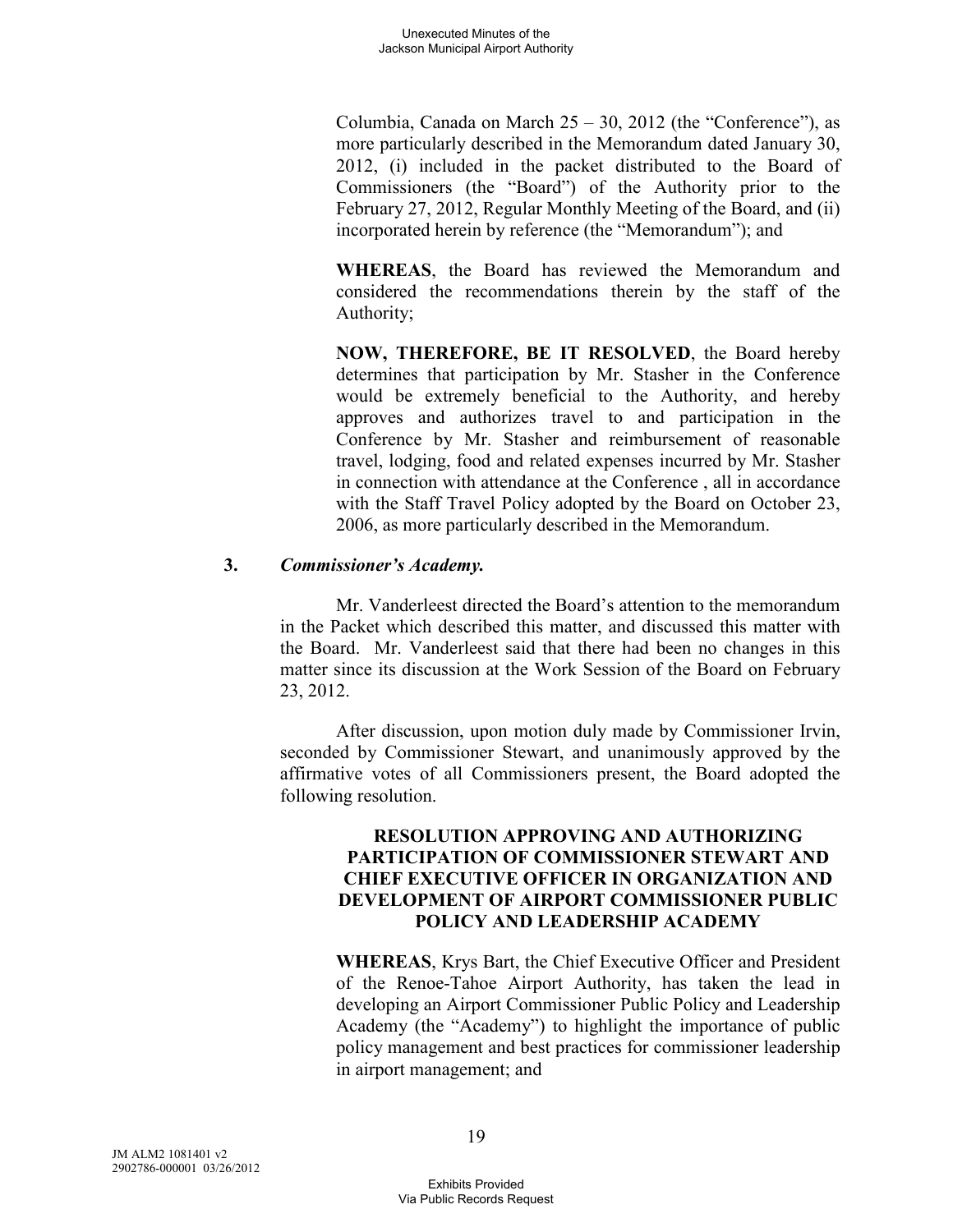**WHEREAS**, Ms. Bart has requested that Commissioner Sylvia Stewart ("Commissioner Stewart") of the Jackson Municipal Airport Authority (the "Authority") co-chair the initial program of the Academy, and that Dirk Vanderleest ("Mr. Vanderleest"), Chief Executive Officer of the Authority ,actively participate in the organization and development of the Academy, including helping to identify speakers, recruit support from other airport directors and refine the agenda for the initial program of the Academy; and

**WHEREAS**, the staff of the Authority has recommended that the Board of Commissioners (the "Board") of the Authority approve and authorize the above-described participation by Commissioner Stewart and Mr. Vanderleest in the organization and development of the Academy, including possible travel and related expenses for Commissioner Stewart and Mr. Vanderleest, all as more particularly described in the Memorandum dated February 14, 2012, (i) included in the packet distributed to the Board prior to the February 27, 2012, Regular Monthly Meeting of the Board, and (ii) incorporated herein by reference (the "Memorandum"); and

**WHEREAS**, the Board has reviewed the Memorandum and considered the recommendations therein by the staff of the Authority;

**NOW, THEREFORE, BE IT RESOLVED**, the Board hereby determines that it would be in the best interests of and in furtherance of the duties and responsibilities of the Authority to, and the Board hereby does, approve and authorize participation by Commissioner Stewart and Mr. Vanderleest in the organization and development of the Academy, including reimbursement of reasonable travel, lodging, food and related expenses incurred in connection with such participation in the Academy, all as more particularly described in the Memorandum.

## **4.** *Board Travel.*

Mr. Vanderleest said that the Annual Commissioners Conference sponsored by the Airports Council International – North America would be held in Washington, DC on April 22 – 24, 2012. Mr. Vanderleest said that if any Commissioners intend to attend that conference, the Board would need to preapprove the travel and the Board should consider changing the date of the Regular Monthly Meeting of the Board scheduled for 4:00 p.m. on Monday, April 23, 2012.

After discussion, upon motion duly made by Commissioner Stewart, seconded by Commissioner Irvin, and unanimously approved by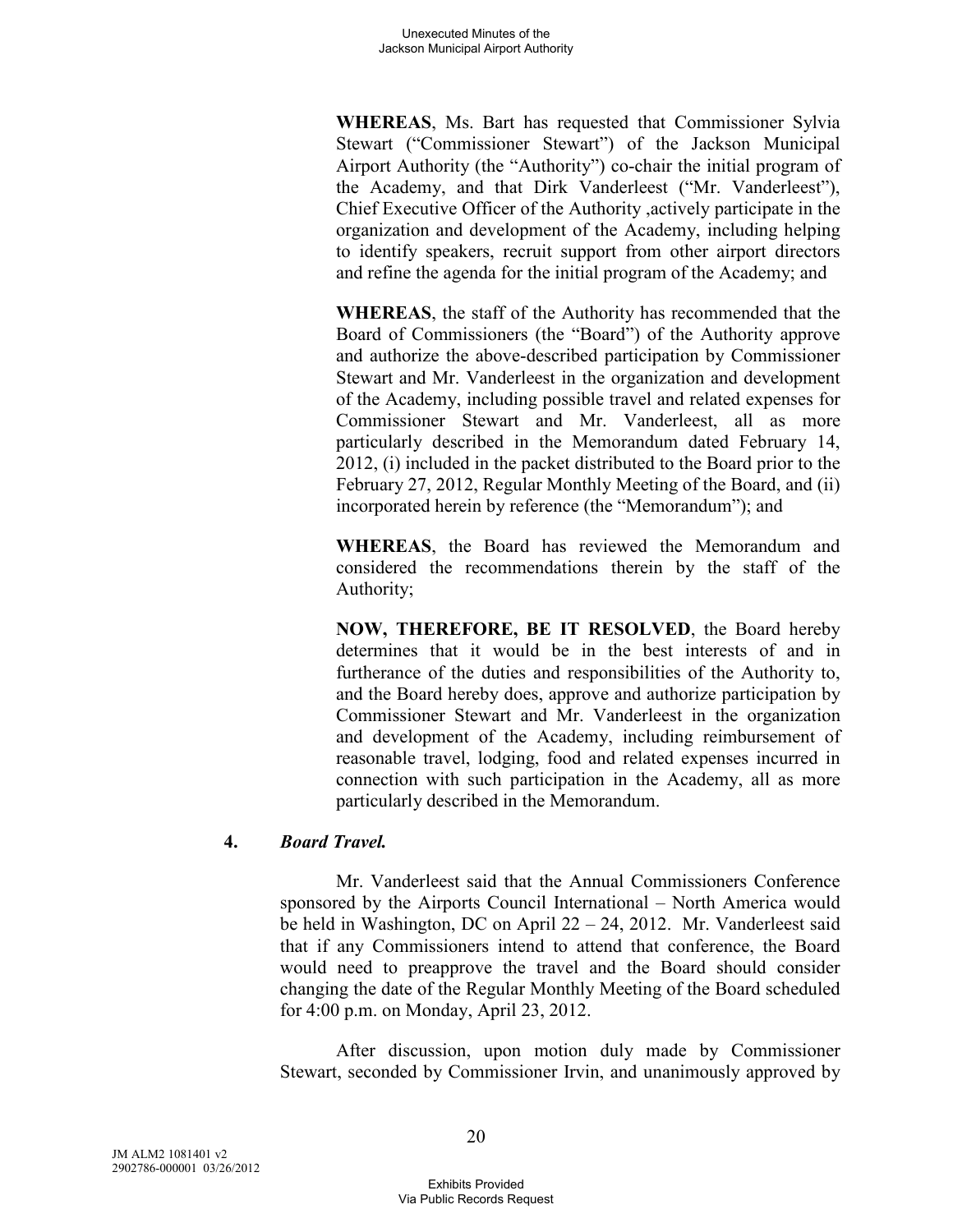the affirmative votes of all Commissioners present, the Board adopted the following resolution.

## **RESOLUTION APPROVING AND AUTHORIZING CERTAIN BOARD TRAVEL AND RELATED EXPENSES IN CONNECTION WITH THE ANNUAL COMMISSIONERS CONFERENCE OF AIRPORTS COUNCIL INTERNATIONAL – NORTH AMERICA**

**WHEREAS**, the Annual Commissioners Conference sponsored by the Airports Council International – North America will be held in Washington, DC on April 22 – 24, 2012 (the "Conference"); and

**WHEREAS**, the Board of Commissioners (the "Board") of the Jackson Municipal Airport Authority (the "Authority") has participated previously in such conferences and considers such conferences to be excellent opportunities for the Board to learn of best practices at other airports and increase the Board's knowledge of airport-related matters

**NOW, THEREFORE, BE IT RESOLVED**, the Board hereby determines that it would be in the best interests of and in furtherance of the duties and responsibilities of the Authority to, and the Board hereby does, authorize and approve reimbursement of reasonable travel, lodging, food, registration and related expenses for the Board to participate in the Conference.

## **5.** *Call of Special Board Meeting on April 19, 2012.*

The Board then considered the necessity of changing the date of the Regular Monthly Meeting of the Board scheduled for 4:00 p.m. on Monday, April 23, 2012, since a majority of the Board would likely be in Washington, DC, to attend the Annual Commissioners Conference discussed above.

After discussion, by consensus, the Board directed the Board Chair to cancel the Regular Work Session of the Board scheduled for April 19, 2012, and the Regular Monthly Meeting of the Board scheduled for April 23, 2012, and call a Special Meeting of the Board for 4:00 p.m. on Thursday, April 19, 2012, at which the Board would consider and take action on all matters relating to the Authority.

## **VI. DISCUSSION: STRATEGIC INITIATIVES.**

There was no discussion of strategic initiatives at the Meeting.